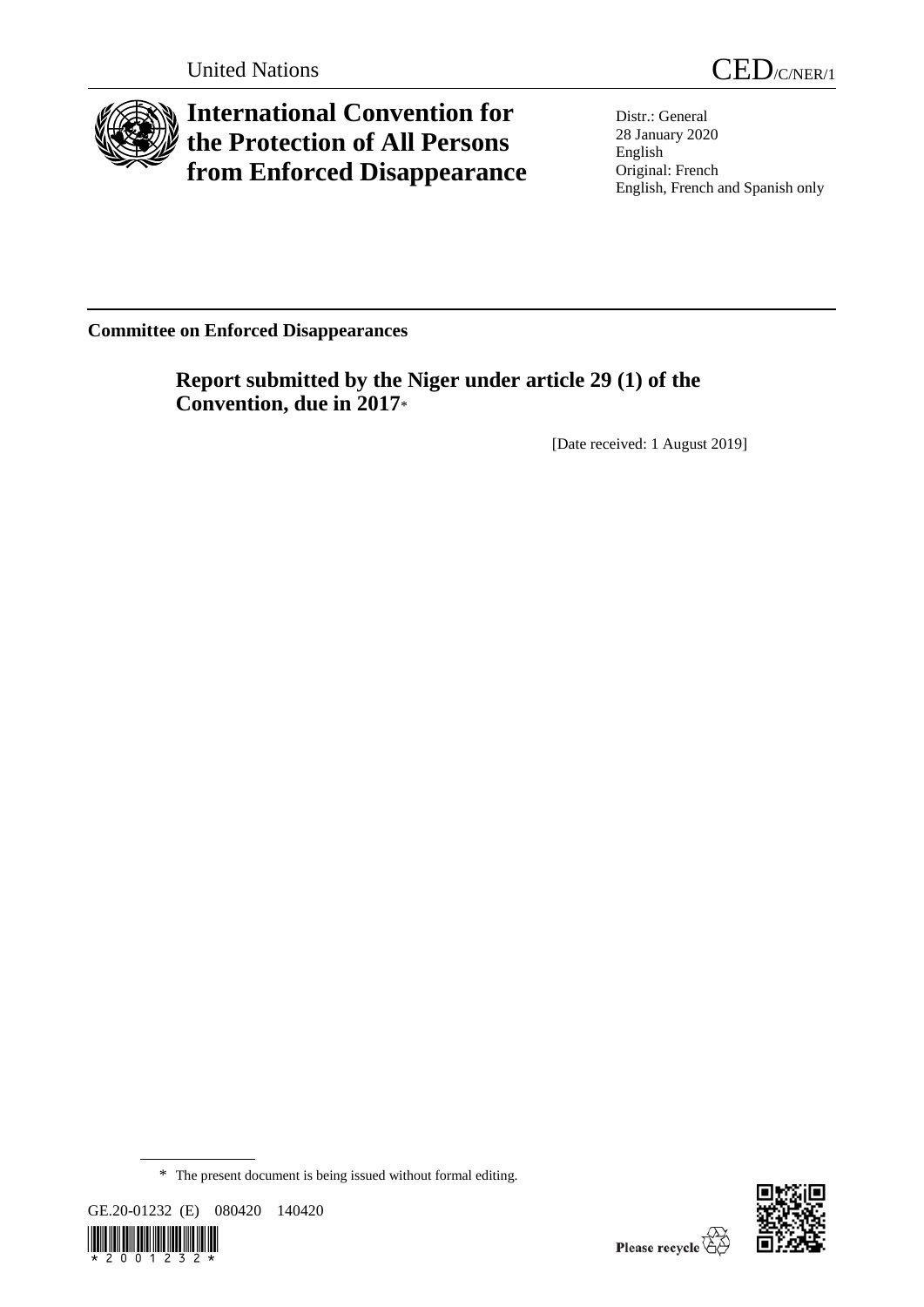# Contents

|                 | Part one: General legal framework under which enforced disappearances are prohibited |
|-----------------|--------------------------------------------------------------------------------------|
| А.              |                                                                                      |
| <b>B.</b>       |                                                                                      |
| $\mathcal{C}$ . |                                                                                      |
| D.              |                                                                                      |
| E.              |                                                                                      |
| F.              |                                                                                      |
| G.              |                                                                                      |
|                 |                                                                                      |
|                 |                                                                                      |
|                 |                                                                                      |
|                 |                                                                                      |
|                 |                                                                                      |
|                 |                                                                                      |
|                 |                                                                                      |
|                 |                                                                                      |
|                 |                                                                                      |
|                 |                                                                                      |
|                 |                                                                                      |
|                 |                                                                                      |
|                 |                                                                                      |
|                 |                                                                                      |
|                 |                                                                                      |
|                 |                                                                                      |
|                 |                                                                                      |
|                 |                                                                                      |
|                 |                                                                                      |
|                 |                                                                                      |
|                 |                                                                                      |
|                 |                                                                                      |
|                 | Article 22: Sanctions for failure to record and refusal to provide information       |
|                 |                                                                                      |
|                 |                                                                                      |
|                 |                                                                                      |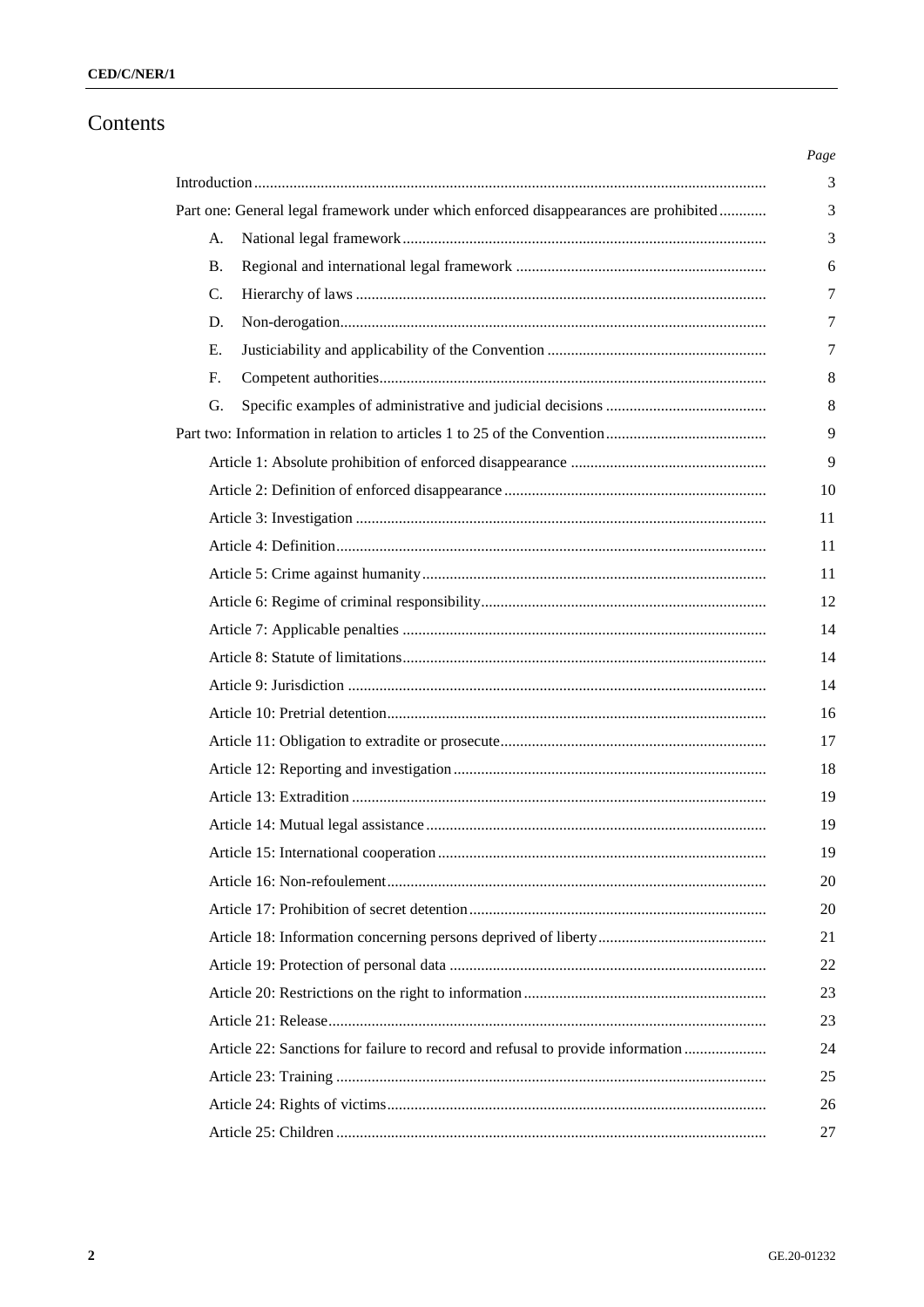# **Introduction**

1. The International Convention for the Protection of All Persons from Enforced Disappearance was adopted by the General Assembly of the United Nations on 20 December 2006. It was signed by the Niger on 6 February 2007 and ratified on 24 July 2015.

2. The present report is being submitted to the Committee on Enforced Disappearances, which was established under article 26 of the Convention, in accordance with article 29, which requires States parties to report on the measures that they have taken to give effect to their obligations under the Convention within two years of its entry into force.

3. The Niger hereby submits its initial report in accordance with the reporting guidelines adopted by the Committee at its second session in March 2012.

4. The present report provides an overview of the efforts made by the Niger since its ratification of the Convention. It also highlights the progress made in consolidating a culture that rejects all forms of deprivation of liberty that could lead to enforced disappearance of persons and thus giving full effect to the Convention.

5. The present report, which covers the period from 2015 to 2019, reflects the State's determination to comply with its international obligations. Its preparation, which involved an inclusive and participatory process was led by the interministerial committee responsible for drafting reports for submission to the human rights treaty bodies and under the universal periodic review procedure, with reference to the relevant guidelines. State bodies concerned with the rights enshrined in the Convention, civil society organizations working to promote and protect human rights and the National Human Rights Commission participated in the drafting process.

6. This process had four main stages:

- An initial orientation workshop, held on 21 and 22 February 2019, during which all members of the interministerial committee received training on the content of the Convention, the guidelines for drafting the report and the constructive dialogue with the Committee. At the end of the training session, each committee member was assigned a specific research and data-collection task.
- A second workshop, held from 16 to 18 April 2019, which brought together members of the Committee and resource staff to compile and review the first draft of the report.
- A third national workshop, held from 29 to 31 May 2019, which brought together representatives of State bodies, civil society, technical and financial partners and the National Human Rights Commission to approve the report.
- Adoption of the report by the Council of Ministers on … (date to be specified after the meeting of the Council of Ministers).

7. In accordance with the guidelines, the report, excluding the introduction, consists of two parts covering, respectively:

- The framework under which enforced disappearances are prohibited
- The implementation of the articles of the Convention

8. In submitting this report for the Committee's consideration, the Niger reaffirms its commitment to human rights values and its readiness to cooperate with the United Nations human rights treaty bodies.

# **Part one: General legal framework under which enforced disappearances are prohibited**

#### **A. National legal framework**

9. While domestic legislation in the Niger does not explicitly address enforced disappearance, the Constitution, the Criminal Code, the Code of Criminal Procedure and the Code of Military Justice all tacitly recognize practices constituting enforced disappearance in its various forms in their provisions concerning violations of liberty of person.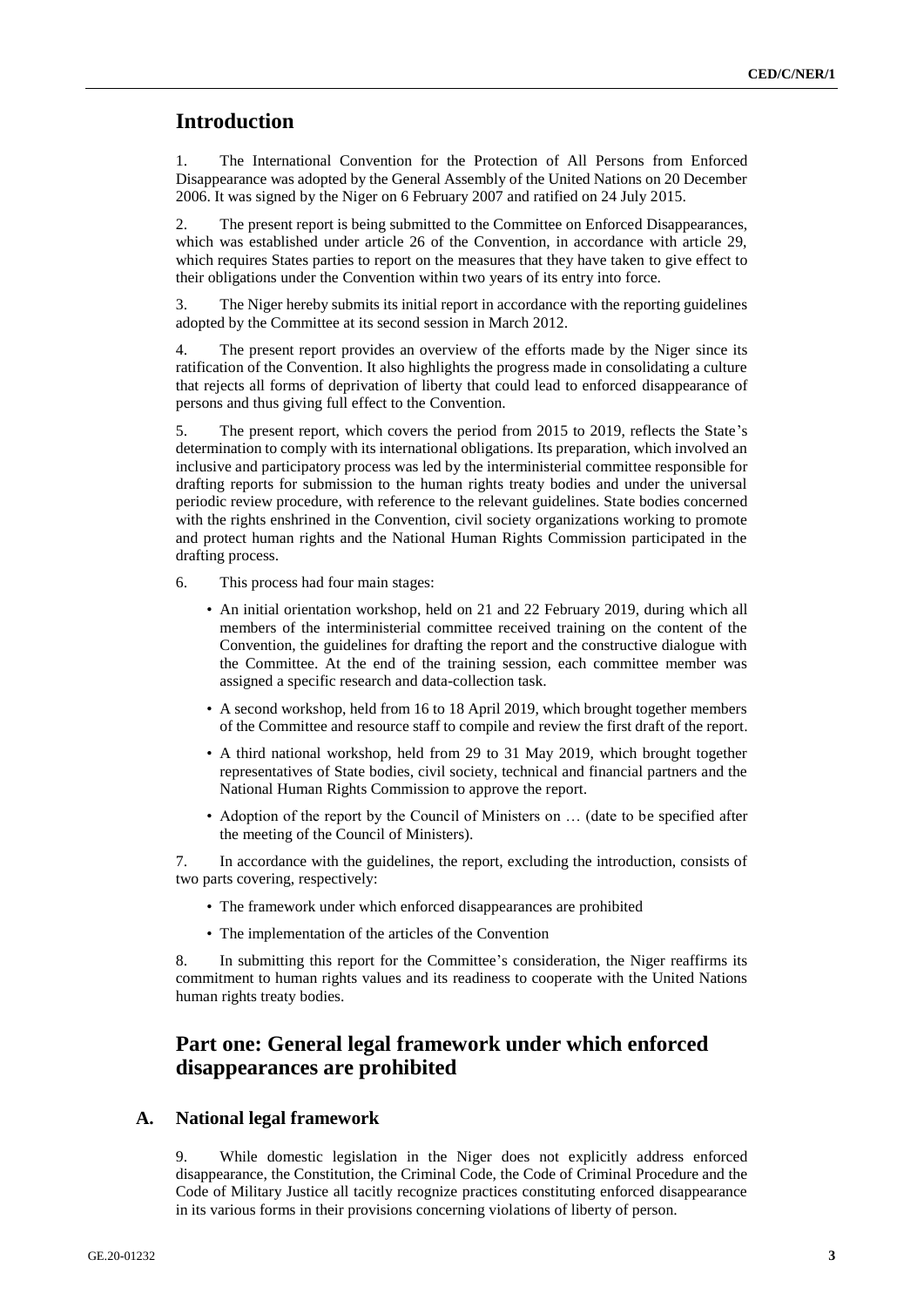#### **The Constitution**

10. The concept of enforced disappearance is not explicitly enshrined in positive law. However, article 11 of the Constitution of 25 November 2010 unequivocally states that the human person is sacred and that the State has an absolute obligation to respect and protect the individual.

11. Article 12 enshrines the right to physical and psychological integrity and the right to liberty and security.

12. Article 14 (2) provides that any individuals or agents of the State who, in or during the exercise of their functions, commit acts of torture or cruel, inhuman or degrading treatment or punishment, whether on their own initiative or under orders, will be punished.

13. Article 15 stipulates that no one is required to execute a manifestly unlawful order.

14. Article 16 establishes that no citizen may be forced into exile or subjected to deportation.

15. Article 18 enshrines the principle of legality of the offence and the punishment.

#### **The Criminal Code**

16. The Criminal Code does not expressly refer to enforced disappearance, but acts amounting to enforced disappearance are prohibited and penalized in the following articles:

- Article 108, which stipulates that any public official or government agent or employee who orders or commits an arbitrary act or an act that violates the personal liberty or civic rights of one or more citizens is liable to imprisonment.
- Article 109, which provides for compensation to be awarded to victims of the abovementioned acts.
- Article 110, which stipulates that prison governors who admit a prisoner without a warrant or a judicial decision are liable to punishment for arbitrary detention.
- Article 112, which provides for criminal charges to be brought against prosecutors general, public prosecutors, deputy prosecutors, judges and criminal investigation officers who detain a person or cause him or her to be detained without a valid committal order at a location other than those specified by the Government or the public authorities.
- Article 113, which provides for criminal charges to be brought against public officials responsible for policing or criminal investigation who refuse or neglect to comply with a lawful request to report an unlawful or arbitrary detention, either at a detention facility or elsewhere, and are not able to prove that they have reported the detention to a higher authority.
- Article 117, which sanctions all bearers of public authority who take measures that run counter to the Constitution and the law.
- Article 208.2, which provides that crimes against humanity punishable by the death penalty include deportation, enslavement and the widespread and systematic practice of summary executions, abductions and the subsequent disappearance of persons, torture and inhuman acts carried out on political, philosophical, racial or religious grounds as part of an organized campaign against a section of the civilian population.

#### **The Code of Criminal Procedure**

17. The following provisions of the Code of Criminal Procedure are designed to protect individuals from enforced disappearance:

• Article 131, which states that:

"pretrial detention is an exceptional measure. It may be ordered or maintained only in the following cases:

1. When the pretrial detention of the accused person is the only way to preserve material proof or evidence or to prevent intimidation of witnesses or victims and collusion between defendants.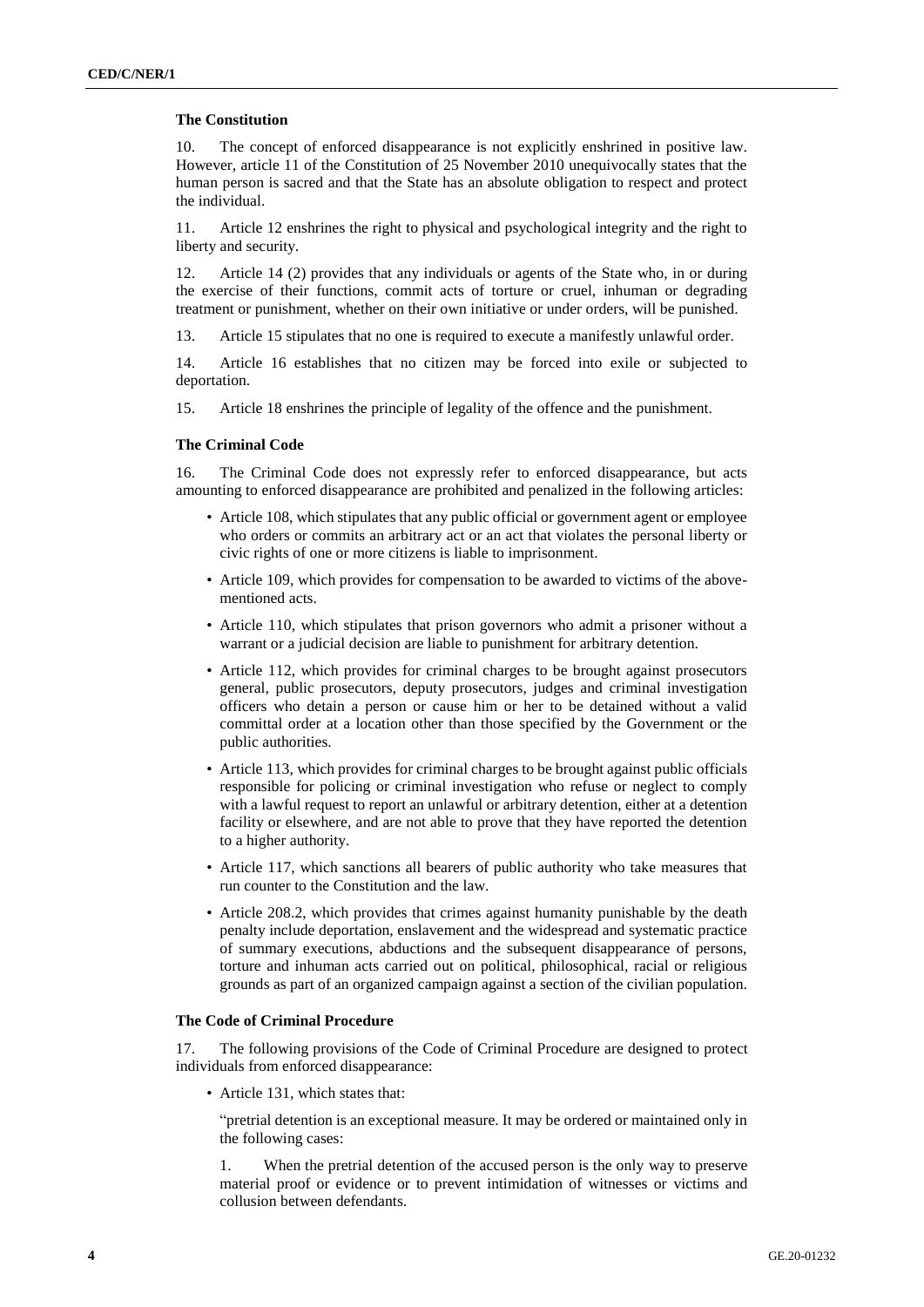2. When pretrial detention is the only way to protect the accused person, to ensure that he or she can be brought before a court, to put an end to the offence and to prevent its repetition.

3. When the offence, owing to its serious nature, the circumstances under which it was committed or the extent of the harm it has caused, has led to an exceptional and ongoing disturbance of public order that only detention can bring to an end."

- Article 34, which makes the prosecutors general at the courts of appeal responsible for ensuring the enforcement of criminal law on the territory of the Republic of the Niger.
- Article 39, which stipulates that public prosecutors are responsible for receiving complaints and reports of wrongdoing and deciding how to deal with them.
- Article 71, which requires that suspects be notified of their right to retain a lawyer after 24 hours in custody, failing which the proceedings may be declared null and void.
- Article 80, which states that any person who claims to have suffered harm as a result of a serious offence (*crime*) or a less serious offence (*délit*) may file a claim for criminal indemnification with the competent investigating judge. In this case, the victim must pay the clerk of the court the sum deemed necessary to cover the costs of the proceedings, otherwise the claim will be ruled inadmissible.
- Article 642 (1), which states that any foreign national who commits a serious offence outside the territory of the Republic, whether as a perpetrator or an accomplice, may be prosecuted and tried in accordance with the laws of the Niger if the victim is a national of the Niger.
- Article 642 (1) bis, which stipulates that any foreign national who commits an act of torture outside the territory of the Republic may be prosecuted and tried in accordance with the provisions of the laws of, or applicable in, the Niger if he or she is present on the territory or under the jurisdiction of the Republic and is not extradited to the State of which he or she is a national or on whose territory the offence was committed or of which the victim is a national.
- Article 649 (17), which provides that extradition or surrender may not be granted when the accused is at risk of torture or cruel, inhuman or degrading treatment.

#### **The Code of Military Justice**

18. The Code of Military Justice does not explicitly criminalize enforced disappearance but contains the following general provisions designed to ensure that persons are protected against any form of enforced disappearance and related offences:

- Article 62, which provides that, once the time limits for custody without charge have expired, suspects must be brought before either the Government Commissioner or the competent civilian authority. Superior officers must be informed of their transfer in writing., Pending their appearance, suspects may be held either in police custody or in a military prison.
- Article 63, which allows the Government Commissioner to exempt investigative police officers from the obligation established in article 62., in which case, suspects must be returned to the authority of their superior officer when the time limits for custody without charge expire. The superior officer may order that the returned person be held in a punishment cell pending a decision on how to proceed.
- Article 64, which requires officers of the military investigative police to include the dates and times at which custody begins and ends in their reports.
- Article 65, which stipulates that the custody of persons who are not members of the armed forces shall be overseen by the Government Commissioner or the military investigating judge with territorial jurisdiction. These individuals may delegate their powers, respectively, to the public prosecutor or the investigating judge with jurisdiction in the location in which the suspect is being held in custody.
- Article 102, which stipulates that, if a detention order or arrest warrant has been issued, the suspect or accused person will be taken to a military prison, or, if this is not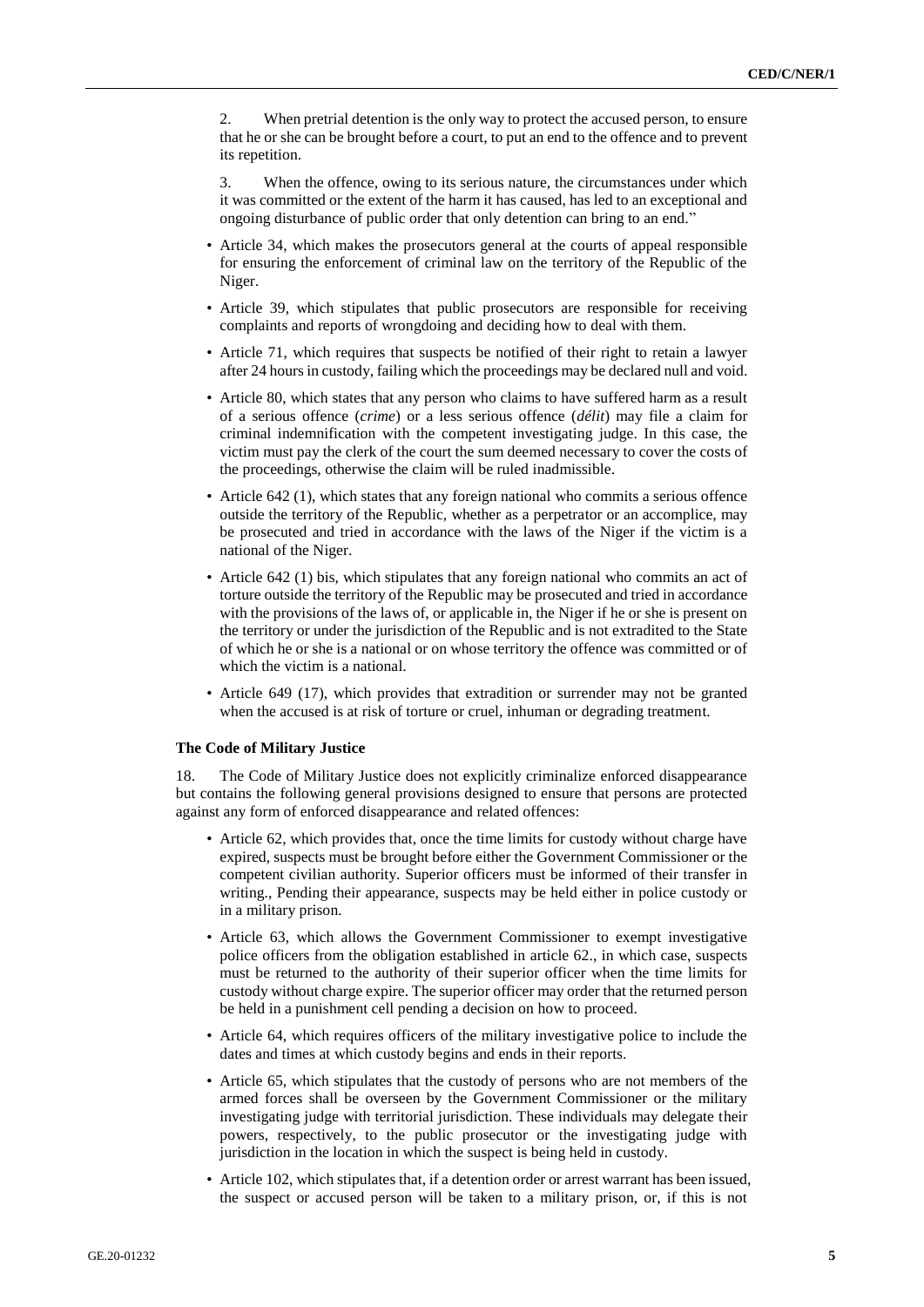possible, to a facility designated by the authority with powers of prosecution in respect of the case.

- Article 300, which requires all military commanders to report any military offence of which they become aware to their superior officers.
- Article 317 (5), which establishes that the forcible removal of children as part of an organized plan is a form of genocide.
- Article 319, which establishes that abduction followed by the disappearance of a person is a crime against humanity.
- Article 321 (6), which penalizes the deportation and the unlawful displacement, removal and detention of a civilian protected under the Geneva Convention relative to the Protection of Civilian Persons in Time of War or persons protected for the same purposes under Protocols I and II additional to the Geneva Conventions of 12 August 1949 and classifies these offences as war crimes.

#### **B. Regional and international legal framework**

19. The Niger has ratified or acceded to many international legal instruments that have a link to enforced disappearances, including the following:

- The International Covenant on Civil and Political Rights, ratified on 7 March 1986
- Protocols I and II additional to the Geneva Conventions of 12 August 1949, ratified on 8 June 1979
- The International Convention on the Elimination of All Forms of Racial Discrimination, ratified on 27 April 1967
- The International Covenant on Economic, Social and Cultural Rights, ratified on 7 March 1986
- The Convention on the Elimination of All Forms of Discrimination against Women, to which the Niger acceded on 8 October 1999
- The Convention on the Rights of the Child, ratified on 30 September 1990
- The Convention against Torture and Other Cruel, Inhuman or Degrading Treatment or Punishment, to which the Niger acceded on 5 October 1998
- The International Convention on the Protection of the Rights of All Migrant Workers and Members of Their Families, to which the Niger acceded on 18 March 2009
- The Convention on the Rights of Persons with Disabilities, ratified on 24 June 2008
- The Optional Protocol to the Convention against Torture and Other Cruel, Inhuman or Degrading Treatment or Punishment, ratified on 7 November 2014
- The International Convention for the Protection of All Persons from Enforced Disappearance, ratified on 24 July 2015
- The Rome Statute of the International Criminal Court, ratified on 11 April 2002
- The International Convention against the Taking of Hostages, ratified on 1 October 2003
- The International Convention for the Suppression of Terrorist Bombings, to which the Niger acceded on 26 October 2004
- The Protocol to Prevent, Suppress and Punish Trafficking in Persons, Especially Women and Children, supplementing the United Nations Convention against Transnational Organized Crime, ratified on 30 September 2004
- The four Geneva Conventions of 1949 on international humanitarian law, to which the Niger succeeded on 16 August 1964
- The Organization of African Unity Convention for the elimination of mercenarism in Africa, Libreville, adopted on 3 July 1977 and ratified on 16 September 1980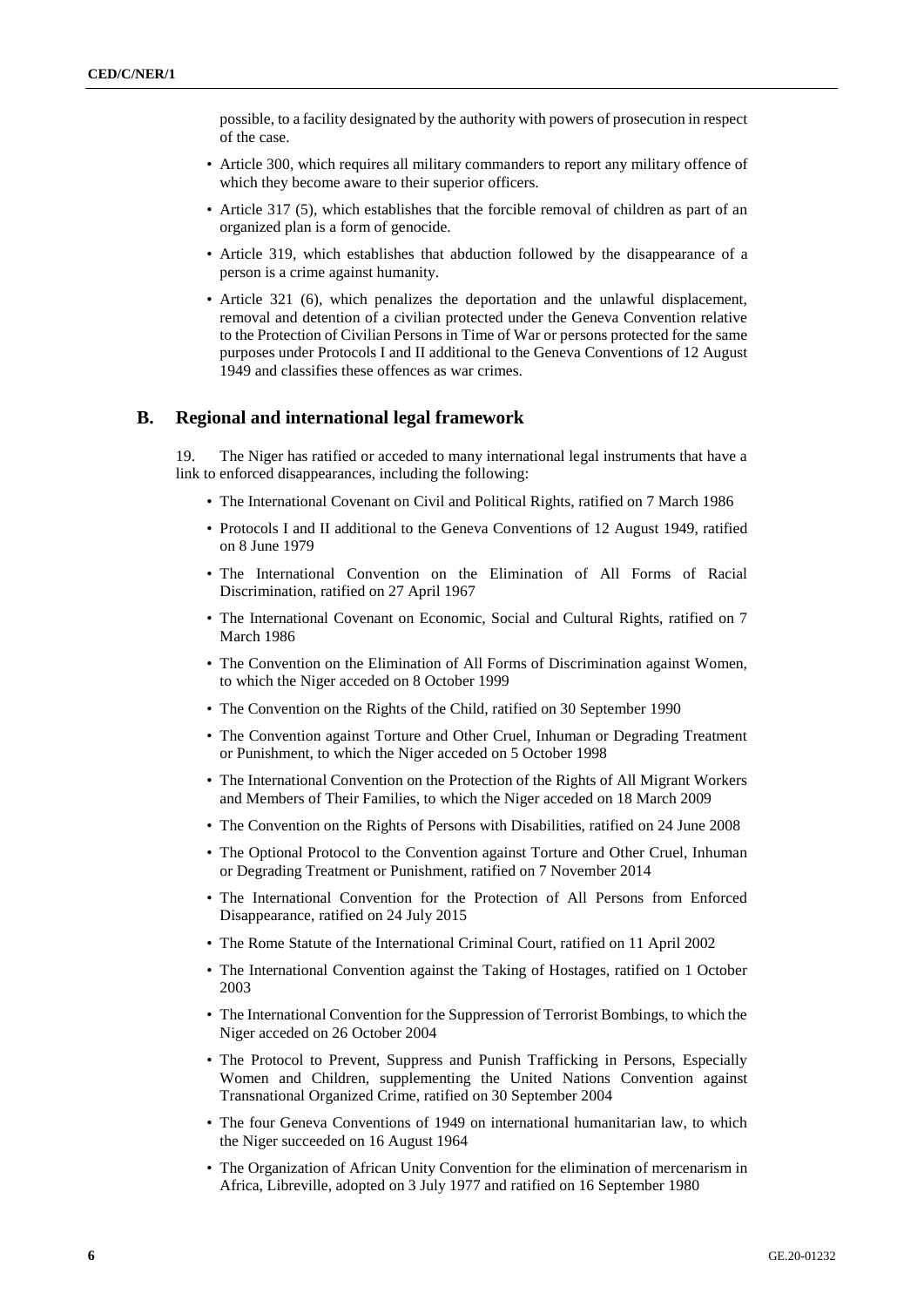- The Convention for the Suppression of the Traffic in Persons and of the Exploitation of the Prostitution of Others, ratified on 10 June 1977
- The African Charter on Human and Peoples' Rights, ratified on 21 July 1986
- The African Charter on the Rights and Welfare of the Child, ratified on 11 December 1999
- The ILO Worst Forms of Child Labour Convention, 1999 (No. 182), ratified on 4 August 2000
- The ILO Discrimination (Employment and Occupation) Convention, 1958 (No. 111), adopted in 1958, ratified on 23 March 1962
- The ILO Forced Labour Convention, 1930 (No. 29), ratified on 23 March 1962 and its 2014 protocol, ratified in June 2015
- The Protocol to the African Charter on Human and Peoples' Rights on the Establishment of an African Court on Human and Peoples' Rights, ratified on 17 May 2004
- The International Convention for the Suppression of the Financing of Terrorism, to which the Niger acceded on 30 September 2004
- The Convention for the Suppression of Unlawful Seizure of Aircraft of 1970
- The Organization of African Unity Convention on the Prevention and Combating of Terrorism of 1999
- The African Union Convention on Extradition and Mutual Legal Assistance against Terrorism of 2008, etc.

#### **C. Hierarchy of laws**

20. In the Niger, duly ratified international treaties have supra-constitutional force. Therefore, in the event of conflict between a treaty provision and the Constitution, article 170 of the Constitution provides that the relevant article of the Constitution must be amended.

21. In accordance with article 171 of the Constitution, duly ratified treaties and agreements take precedence over domestic law as soon as they are promulgated, providing that the agreement or treaty concerned is implemented by the other party.

## **D. Non-derogation**

22. Non-derogation is a principle enshrined in the international conventions to which the Niger has subscribed. Consequently, regardless of the gravity of the offence committed by an individual or the nature of the exceptional situation decreed by the authorities (i.e. state of emergency, state of alert, state of war), nothing can justify the practice of enforced disappearance. This undertaking is affirmed in the Constitution of the Niger, which places the protection of human rights among the State's primary obligations.

# **E. Justiciability and applicability of the Convention**

23. Article 2 of the Code of Civil Procedure states that all persons have the right to appeal to the competent national tribunals for acts violating their fundamental rights as recognized and protected by the Constitution, international treaties and in-force laws and regulations.

24. Article 72 of Act No. 2018-37 of 1 June 2018 on the organization and jurisdiction of the courts of the Niger provides that international treaties have priority over domestic norms. The International Convention for the Protection of All Persons from Enforced Disappearance can thus be invoked before the civil and criminal courts and before the administrative authorities. However, a distinction must be made between directly applicable provisions and those requiring measures to be taken in order from them to be implemented at the domestic level. The justiciability of the latter is in practice dependent upon the adoption of implementing provisions in domestic legislation.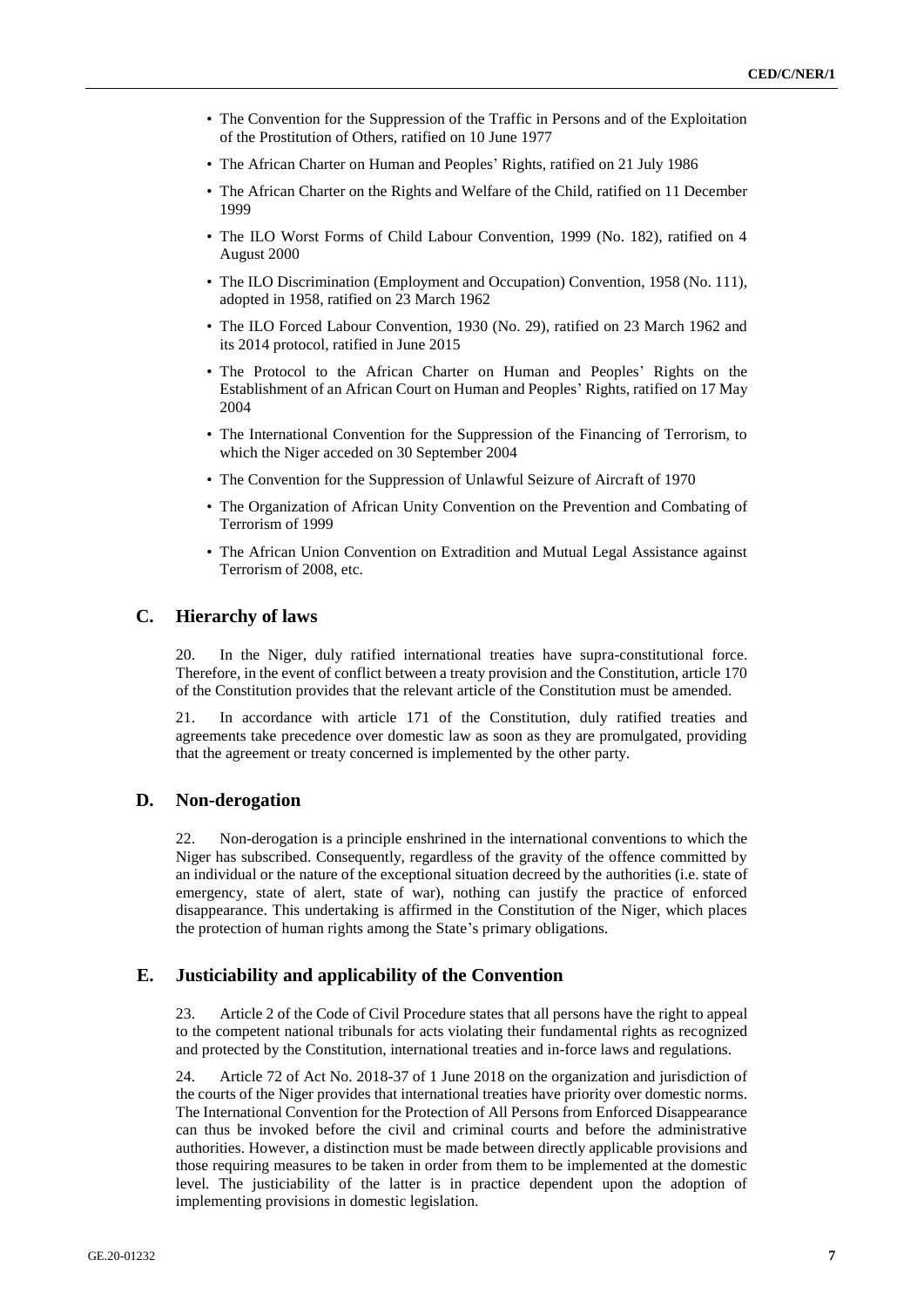# **F. Competent authorities**

25. The judicial, administrative and other types of authorities with competence in matters covered by the Convention include:

- The Constitutional Court, when ruling on the basis of article 170 of the Constitution, that is, when an international instrument contains a clause that is unconstitutional and when the Court must assess the constitutionality of a law in direct or collateral review proceedings
- The High Court of Justice, responsible for trying acts of high treason committed by the President of the Republic and acts classified as serious or less serious offences committed by Government officials in or during the exercise of their office
- The Court of Cassation, which exercises the highest jurisdiction in judicial matters and is responsible for hearing appeals in cassation against final rulings handed down by the courts of justice and for prosecuting persons who enjoy some form of jurisdictional immunity
- The Council of State, competent to hear, in the first and final instance, appeals brought on the grounds of abuse of power against decisions issued by the administrative authorities and appeals in cassation against final-instance rulings of the Administrative Courts
- The Appeals Courts, competent to hear appeals against judgments issued by courts of first instance
- The Assize Courts, responsible for prosecuting any persons charged with an offence other than the President of the Republic and Government officials, as stated above
- The criminal courts and police courts, responsible for trying in the first instance persons charged with less serious and minor offences
- The Military Court, responsible for prosecuting military officers and persons of equivalent status for serious and less serious offences committed in times of peace or times of war
- The Administrative Courts, competent to hear administrative disputes in first instance (full jurisdiction)
- The Ombudsman's Office, authorized to receive complaints from any citizen who claims to have suffered injury by the Administration, provided that the dispute has not already been brought before the courts
- The National Human Rights Commission, responsible for ensuring that fundamental rights and freedoms are effectively protected and promoted
- The Administrative Disciplinary Committees, responsible for punishing administrative offences committed by public officials
- The General Inspectorates of public bodies, responsible for addressing failures in the exercise of duties and proposing penalties
- The General Inspectorates of the armed forces and the gendarmerie, responsible for ensuring that the codes of ethics, discipline and conduct of the armed forces and the gendarmerie are upheld
- The General Inspectorate of the Security Services, responsible for ensuring respect for the codes of ethics, discipline and conduct of the police force and the National Guard
- The General Inspectorate of judicial and prison services, etc.

#### **G. Specific examples of administrative or judicial decisions**

26. In national case law, there are currently no judicial decisions in which the Convention has been applied *sensu stricto*, but there are many cases involving violations of individual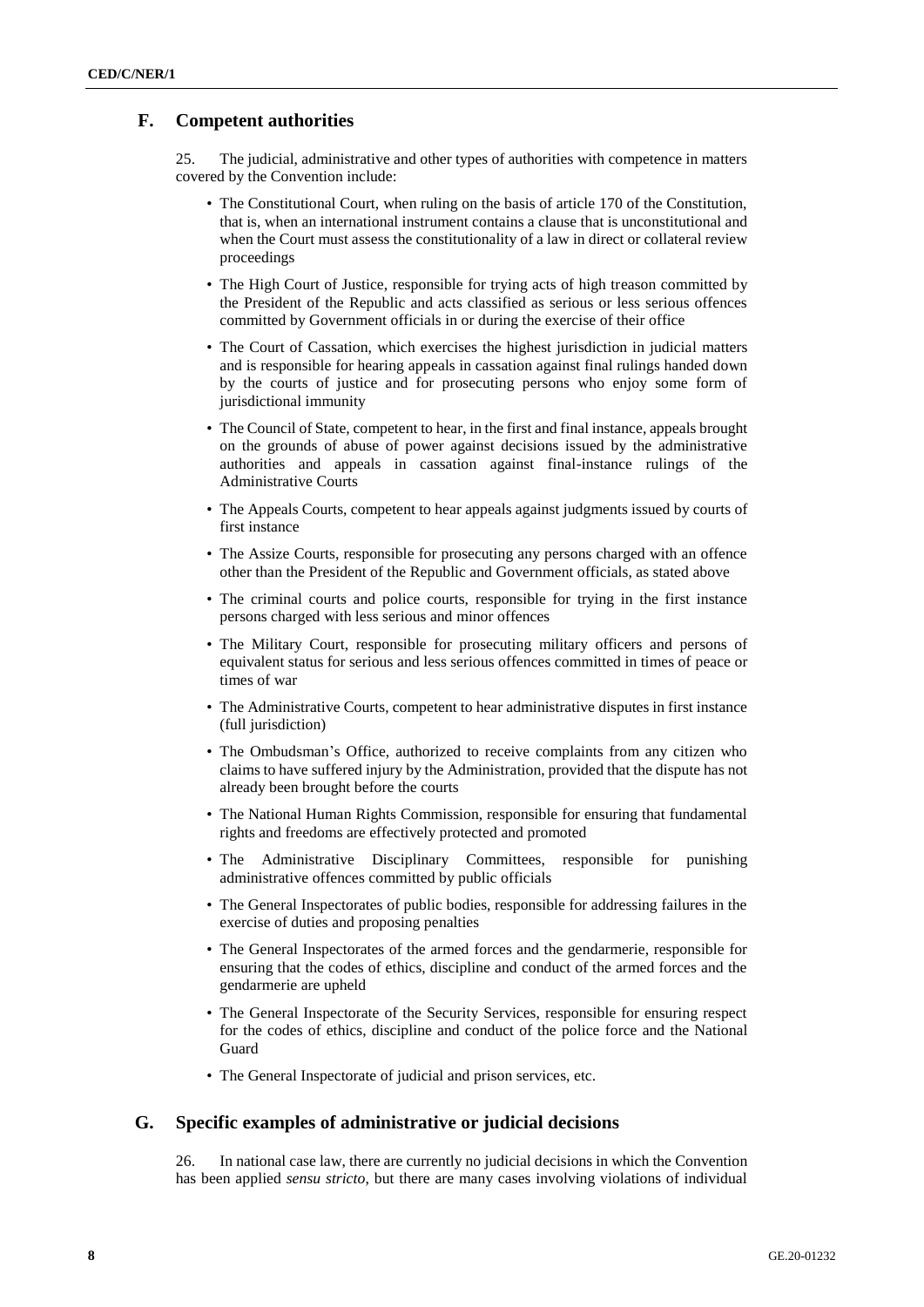freedoms such as arbitrary arrest and detention. There are no judicial decisions in which violations of the Convention have been established.

# **Part two: Information in relation to articles 1 to 25 of the Convention**

#### **Article 1: Absolute prohibition of enforced disappearance**

27. The Niger is a party to the International Convention for the Protection of All Persons from Enforced Disappearance and has entered no reservations to this treaty.

28. The preamble to the Constitution, which has constitutional status, affirms the resolve of the sovereign people of the Niger to build a State governed by the rule of law that guarantees, on the one hand, the exercise of individual and collective rights, freedom, justice, dignity, equality, security and well-being, as fundamental values of society and, on the other hand, the democratic transfer of power and good governance.

29. The preamble also proclaims the people's attachment to the principles of pluralist democracy and human rights as defined in the Universal Declaration of Human Rights of 1948, the International Covenant on Civil and Political Rights of 1966, the International Covenant on Economic, Social and Cultural Rights of 1966 and the African Charter on Human and Peoples' Rights of 1981.

30. The following articles of the Constitution are of particular relevance:

- Article 11, which states that the human person is sacred and that the State has an absolute obligation to respect and protect the individual.
- Article 12, which states that every person has the right to liberty and security under the conditions defined by law.
- Article 16, which states that no citizen may be forced into exile or be subjected to deportation. The enforced exile or deportation of a citizen is considered a crime against the Nation and is punishable in accordance with the law.
- Article 32, which establishes that the State recognizes and guarantees freedom of movement within the conditions defined by law.

31. No derogations to the right not to be subjected to enforced disappearance exist under the Constitution. Exceptional circumstances do not give rise to a derogation. When exceptional circumstances are declared, the Constitution is not suspended and none of the State's oversight bodies are dissolved.

32. In accordance with article 67, when the institutions of the Republic, the independence of the Nation, the integrity of national territory or the fulfilment of international obligations are under serious and immediate threat, and when the regular operation of the constitutional Government is interrupted, the President of the Republic shall take such exceptional measures as are required by the circumstances after official consultation with the Prime Minister, the President of the National Assembly and the President of the Constitutional Court. He or she will so inform the Nation in an official message. The National Assembly will meet without needing to be convened if it is not in session. No institution of the Republic may be dissolved or suspended during the exercise of the exceptional powers.

33. The adoption of exceptional measures must be driven by the desire to provide the constitutional authorities, as promptly as possible, with the means to perform their duties. The National Assembly will determine, by an absolute majority of its members, the duration of the exercise of the emergency powers and will terminate them in the event of abuse.

34. There is no legal or regulatory provision authorizing enforced disappearance and, were such an act to take place, it would constitute a manifestly unlawful act engaging the criminal liability of the perpetrator and any accomplice in accordance with article 42 of the Criminal Code, which provides, in essence, that no criminal responsibility attaches to a person who carries out an act prescribed or authorized by a law or regulatory instrument or ordered by a legitimate authority, unless that act is manifestly unlawful.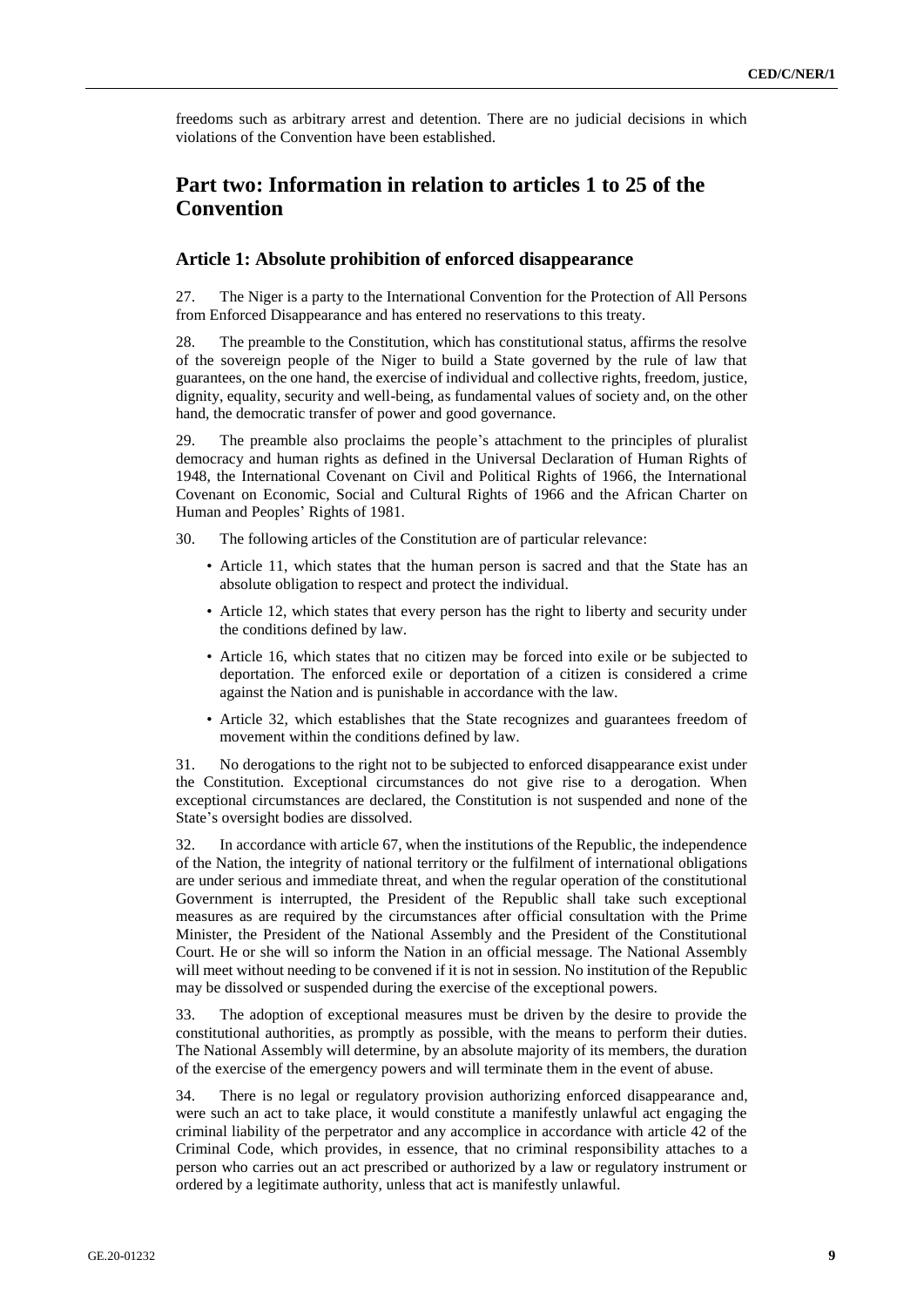35. Similarly, all public officials have an absolute duty to refrain from carrying out a manifestly unlawful order given by a superior officer. Although the Code of Military Justice provides that military officers must obey the orders of their superiors and are responsible for carrying out the tasks entrusted to them, they may not be ordered to perform and may not carry out acts that run counter to the law, the customs of war or international treaties.

36. In short, all civilian and military officers have the right and duty not to obey an order to commit or in any way participate in an offence of enforced disappearance, as such orders are manifestly unlawful.

37. Furthermore, neither a state of emergency nor any other exceptional circumstance may justify the commission of acts of enforced disappearance.

#### **Article 2: Definition of enforced disappearance**

38. There is no definition in domestic law of enforced disappearance within the meaning of the Convention. However, the Constitution contains provisions that relate to situations that may constitute enforced disappearance.

39. Article 11 stipulates that the human person is sacred and that the State has an absolute obligation to respect and protect the individual. Similarly, article 12 stipulates that all persons have the right to life, health, physical and psychological integrity, liberty and security under the conditions defined by law and requires the State to guarantee for all persons the provision of basic services to meet their needs and ensure their full development. Article 14 provides that no person may be subjected to torture, slavery or cruel, inhuman or degrading treatment or punishment, and that any individual or public servant found guilty of engaging in acts of torture or cruel, inhuman or degrading treatment or punishment in or during the exercise of their functions, whether on their own initiative or under orders, will be punished in accordance with the law.

40. Lastly, article 16 provides that no citizen may be forced into exile or subjected to deportation. The enforced exile or deportation of a citizen is considered a crime against the Nation and is punishable under the law.

41. Articles 208.1 to 208.4 of the Criminal Code prohibit torture and other cruel, inhuman or degrading treatment. The Code specifically criminalizes the widespread and systematic practice of abduction followed by disappearance (art. 208.2) and arbitrary arrest and detention (arts. 265 to 268).

42. Article 248 of the Criminal Code establishes that persons found guilty of abducting or harbouring a child, concealing the birth of a child, substituting a child for another or attributing a child to a woman who has not given birth will be liable to imprisonment for a term of 2 to 8 years. Attempts to commit such offences will carry the same punishment as consummated offences.

43. Article 255.1 of the Criminal Code provides that any person who, by fraudulent or violent means, kidnaps or orders the kidnapping of minors under 18 years of age, removes, abducts or displaces minors or orders their removal, abduction or displacement from the location in which they had been placed by the authority or body to which they had been subjected or entrusted will be liable to a term of 2 to 10 years' imprisonment. Attempts to commit such offences will carry the same punishment as consummated offences. Article 256 adds that, if the guilty party was paid or was seeking the payment of a ransom by the persons under whose authority or supervision the minors had been placed, the penalty will be life imprisonment.

44. Article 270.3 (5) of the Criminal Code classifies the kidnapping of so-called slave children to place them in servitude as an offence of slavery. The penalty is 10 to 30 years' imprisonment if the minor is found alive before the guilty verdict is served. Article 257 adds that kidnapping carries the death penalty if it results in the death of the minor.

45. Article 258 (1) of the Criminal Code provides that any person who, without using fraudulent or violent means, abducts or removes or attempts to abduct or remove a minor under the age of 18 is liable to a term of 1 to 5 years' imprisonment and/or a fine of 10,000 to 100,000 CFA francs.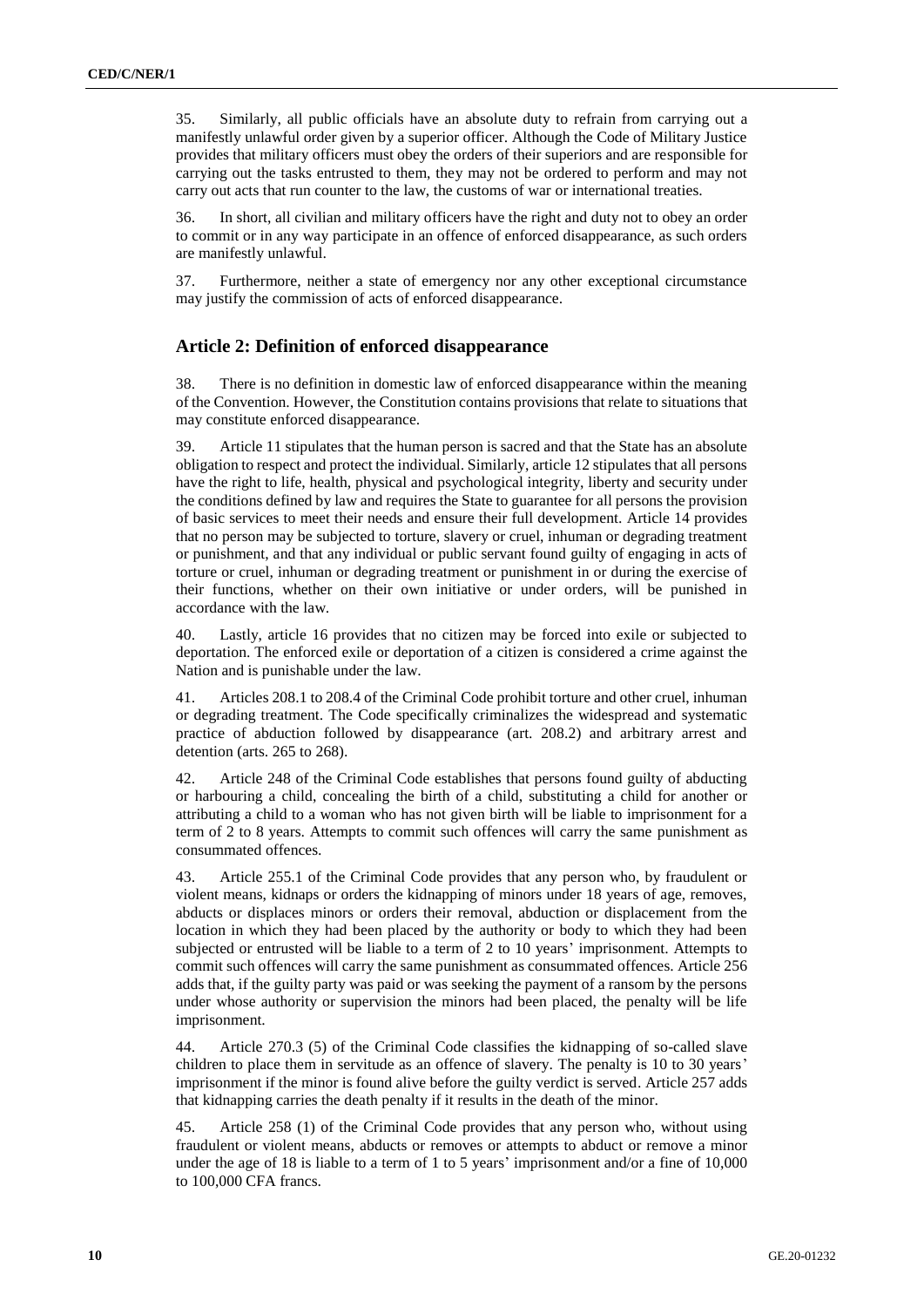46. Article 324 of the Criminal Code establishes that, when a theft is preceded or followed by the rape or abduction of women, children or other persons or by the use of firearms, the death penalty will be imposed.

47. Article 265 of the Criminal Code provides that any person who arrests, detains or confines another, without being ordered to do so by the competent authorities, is liable to 1 to 10 years' imprisonment, except in cases in which the law orders that the suspect be detained. Whoever provides a place for carrying out the detention or confinement will be liable to the same penalty. Provisions concerning mitigating circumstances and suspended sentences do not apply to this article.

48. Article 266 of the Criminal Code provides that the penalty will be between 10 and 20 years' imprisonment in each of the following cases:

- If the arrest was carried out on the basis of a forged official order
- If the arrest was carried out by a person or persons in fake uniform
- If the victim was arrested or detained under threat of death

49. Article 267 of the Criminal Code provides that, in the cases covered by the preceding articles, if the persons arrested, detained or held against their will were subjected to physical torture, the penalty will be death.

50. Article 268 of the Criminal Code provides that the penalty will be reduced to a prison term of between 6 months and 5 years if those found guilty of offences under article 265 release the person that has been arrested, confined or detained unlawfully within 10 full days of the unlawful arrest, detention or confinement.

51. Articles 269 and 270 establish penalties for those who deprive another of their liberty.

#### **Article 3: Investigation**

52. Despite the absence of a specific law punishing enforced disappearance within the meaning of the Convention, appropriate measures are taken to investigate acts of the nature of enforced disappearance committed by persons or groups of persons acting without the authorization, support or acquiescence of the State and to judge and punish those responsible. All the above-mentioned punitive provisions apply regardless of whether the perpetrators are private individuals acting on their own or State agents acting on behalf of the State.

53. The Code of Criminal Procedure governs the investigation, examination and trial of alleged perpetrators. As far as the investigation is concerned, criminal investigation officers, under the authority of the public prosecutor, are responsible for establishing violations of criminal law, gathering evidence and searching for the perpetrators. If criminal proceedings are initiated, the officers carry out the tasks entrusted to them by the investigating judge.

54. The alleged perpetrators are tried by the competent courts as specified in paragraph 24 above with all guarantees of a fair trial.

## **Article 4: Definition**

55. Enforced disappearance is not yet separately defined as a crime qualitatively distinguishable from other offences that may be related to, but different in nature from, enforced disappearance, such as abduction, abduction of children, arbitrary arrest, arbitrary deprivation of liberty, torture and deprivation of life or similar offences covered by the Criminal Code and other texts. However, steps are being taken to adopt a specific law on enforced disappearance.

#### **Article 5: Crime against humanity**

56. Under article 208.2 of the Criminal Code, abducting a person and then causing them to disappear is classified as a crime against humanity. However, the definition of enforced disappearance as a crime against humanity in conformity with international law, namely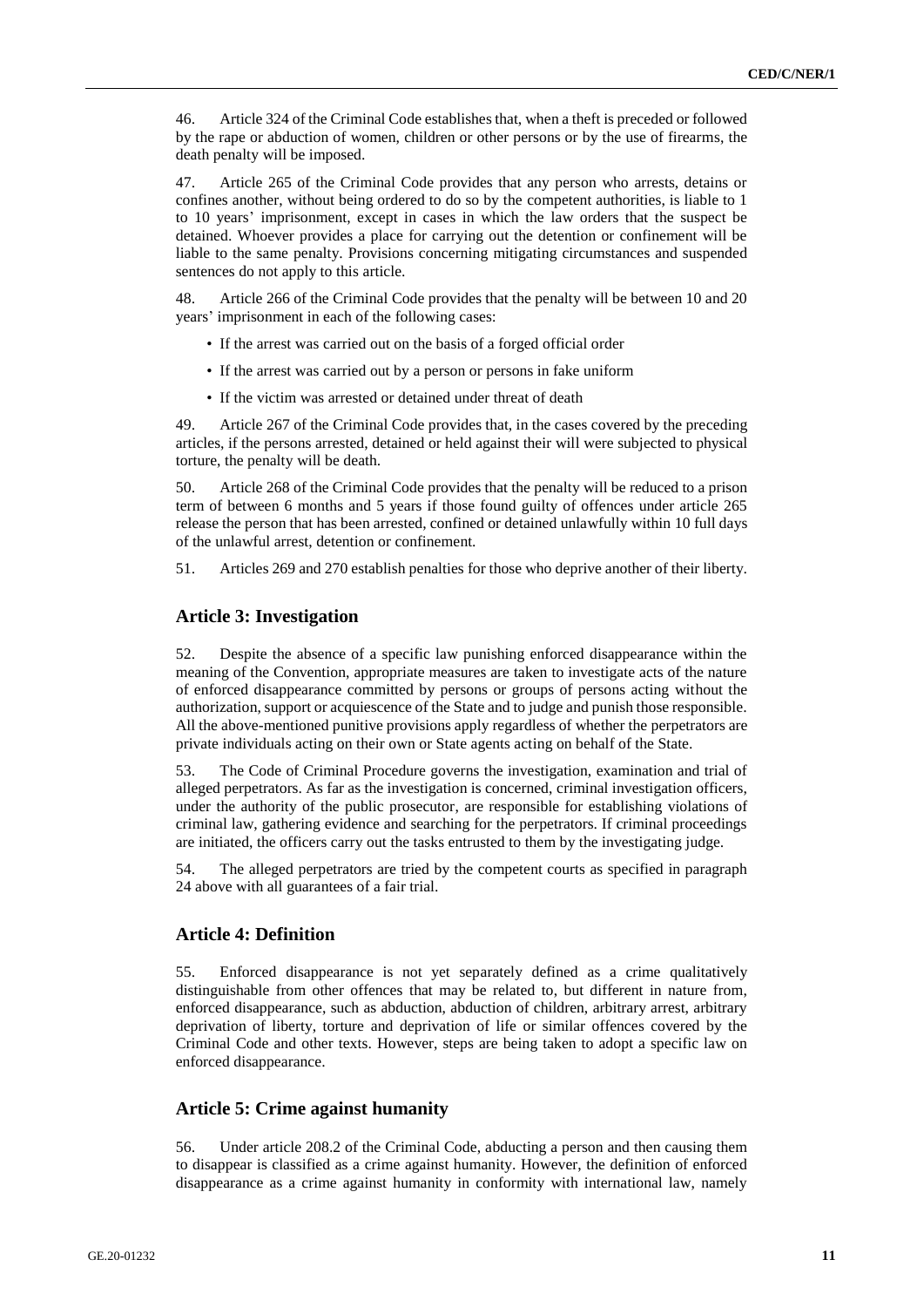when it is committed as part of a widespread or systematic practice against the civilian population, has not yet been incorporated into domestic legislation.

57. Enforced disappearance is considered a crime against humanity pursuant to the Rome Statute of the International Criminal Court. It is listed among the acts constituting crimes against humanity committed on a widespread and systematic basis against the civilian population.

58. According to article 7 of the Rome Statute, enforced disappearance "means the arrest, detention or abduction of persons by, or with the authorization, support or acquiescence of, a State or a political organization, followed by a refusal to acknowledge that deprivation of freedom or to give information on the fate or whereabouts of those persons, with the intention of removing them from the protection of the law for a prolonged period of time".

59. In the Niger, this definition is reflected in article 208.2 of the Criminal Code, which provides that "crimes against humanity include deportation, enslavement and the widespread and systematic practice of summary executions, abductions and subsequent disappearance of persons, torture and inhuman acts carried out on political, philosophical, racial or religious grounds as part of an organized campaign against a section of the civilian population".

60. Article 208.2 lists the abduction and subsequent disappearance of persons among the acts constituting crimes against humanity but specifies that these acts must be carried out as part of an organized campaign against a section of the civilian population. Crimes against humanity within the meaning of article 208.2 are punishable by death. Article 208.8 (1) of the Criminal Code establishes that neither the prosecution of crimes against humanity, and consequently of enforced disappearance, nor the penalties imposed in such cases, are subject to a statute of limitations, stating that "the prosecution of the crimes covered in this section and the penalties imposed in such cases are not subject to a statute of limitations".

#### **Article 6: Regime of criminal responsibility**

61. Under the positive law of the Niger, the criminal responsibility of the perpetrators of an offence and their accomplices is governed by the Constitution, the Criminal Code and the Code of Military Justice.

62. According to article 14 of the Constitution, "any individuals or agents of the State who, during the exercise of their functions, commit acts of torture, abuse or cruel, inhuman or degrading treatment, whether on their own initiative or under orders, shall be punished in accordance with the law".

63. Article 41 of the Criminal Code establishes that a person may be held criminally liable only for their own actions. Pursuant to article 42 of the Code, "no criminal responsibility shall attach to a person who carries out an act that is prescribed or authorized by a law or regulatory instrument".

64. Under article 317 of the Code of Military Justice, genocide is defined as an act carried out in pursuance of a concerted plan to destroy, wholly or in part, a national, ethnic, racial or religious group.

65. Article 319 of the Code provides that "crimes against humanity include deportation, enslavement and the widespread and systematic practice of summary executions, abductions and subsequent disappearance of persons".

66. It follows from the combined reading of these different texts that any act committed outside the legal framework automatically engages the responsibility of its author.

67. The Constitution is the main document that a subordinate may invoke in order to refuse to carry out a manifestly unlawful order (art. 15). To this must be added the Convention itself, to which the Constitution confers pre-eminence over other national laws (art. 171).

68. The defence of violation of article 15 of the Constitution invoked by a subordinate who refuses to carry out a manifestly unlawful order will always be accepted.

69. According to article 108 of the Criminal Code:

"Any public official or government agent or employee who orders or commits an arbitrary act or an act that violates the personal liberty or civil rights of one or more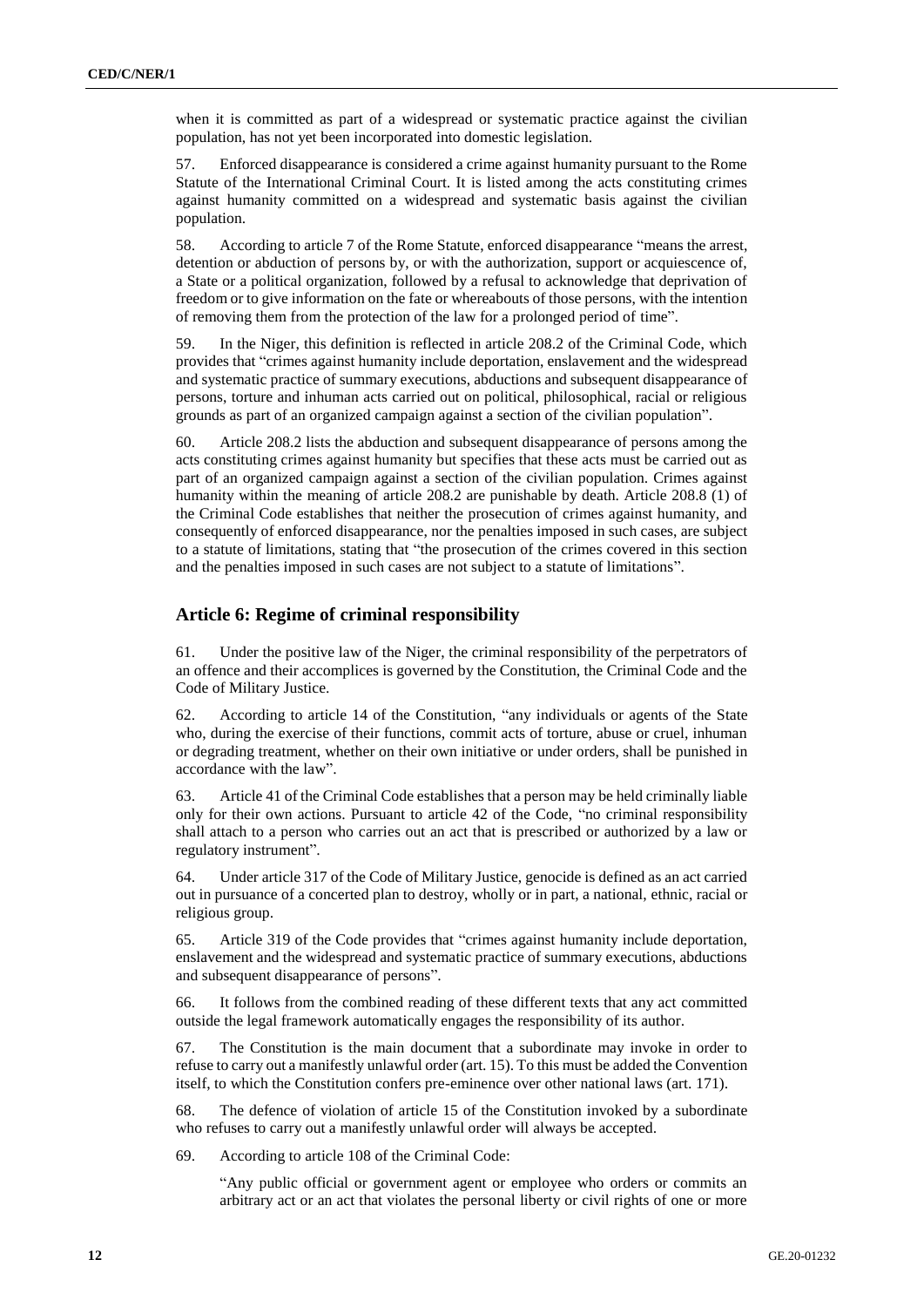citizens or the Constitution shall be liable to imprisonment for a term of 1 to 5 years and may also, in accordance with article 25, be deprived of some or all of the rights set forth in article 21. If, however, the person can prove that he or she was acting on the orders of superiors for purposes within their remit and in respect of which there was a duty of hierarchical obedience, he or she shall be exempted from punishment, which in this case shall be applied only to the superiors who gave the order."

70. In all cases where the order is manifestly unlawful, the provisions of article 42 (2) shall apply.

71. Pursuant to article 110 of the Criminal Code:

"Prison governors who admit a prisoner without a warrant or judicial decision or, in the case of expulsion or extradition, without a provisional government order, persons who detain an individual or refuse to present the individual to the police officer or the person transmitting his or her orders, without an injunction from a public prosecutor or a judge, and persons who refuse to show their custody registers to a police officer shall be deemed to be guilty of arbitrary detention and liable to a prison term of between 6 months and 2 years and/or a fine of between 10,000 and 150,000 CFA francs."

72. Article 112 of the Criminal Code provides that "prosecutors general, public prosecutors, deputy prosecutors, judges and criminal investigation officers who detain a person or cause him or her to be detained without a valid committal order at a location other than those specified by the Government or the public authorities shall be liable to imprisonment for a term of 1 to 5 years".

73. Article 113 of the Criminal Code provides that "public officials responsible for policing or criminal investigation who refuse or neglect to comply with a lawful request to report an unlawful or arbitrary detention, either at a detention facility or elsewhere, and who are not able to prove that they have reported the detention to a higher authority shall be liable to imprisonment for a term of 6 months to 2 years".

74. According to article 265 of the Criminal Code:

"Any person who arrests, detains or confines another without being ordered to do so by the competent authorities is liable to 1 to 10 years' imprisonment, except in cases in which the law orders that the suspect be detained. Whoever provides a place for carrying out the detention or confinement shall suffer the same punishment. Provisions concerning mitigating circumstances and suspended sentences shall not apply to this article."

75. Article 266 of the Criminal Code provides that:

"The penalty shall be a prison term of between 10 and 20 years in each of the following cases:

- If the arrest was carried out on the basis of a forged official order
- If the arrest was carried out by a person or persons in fake uniform
- If the victim was arrested or detained under threat of death"

76. Lastly, article 267 of the Criminal Code states that "in the cases covered by the preceding articles, if the persons arrested, detained or held against their will were subjected to physical torture, the penalty shall be death".

77. The General Civil Service Regulations governing the conduct of civil servants provide that there are limits to the obligation to obey orders, for example, when an order is unrelated to an official mission, when executing the order would constitute a criminal offence or when the order is manifestly unlawful and would seriously jeopardize the public interest. Officials who execute such orders are personally liable. In addition, superiors who are aware of unlawful acts committed by their subordinates are personally liable if they take no action to stop them.

78. In the same vein, the various codes of conduct applicable within the defence and security forces provide that subordinates must comply with instructions from their superiors except when an order is manifestly unlawful and would seriously jeopardize the public interest. In such cases, the subordinate has a duty to make his or her objections known to the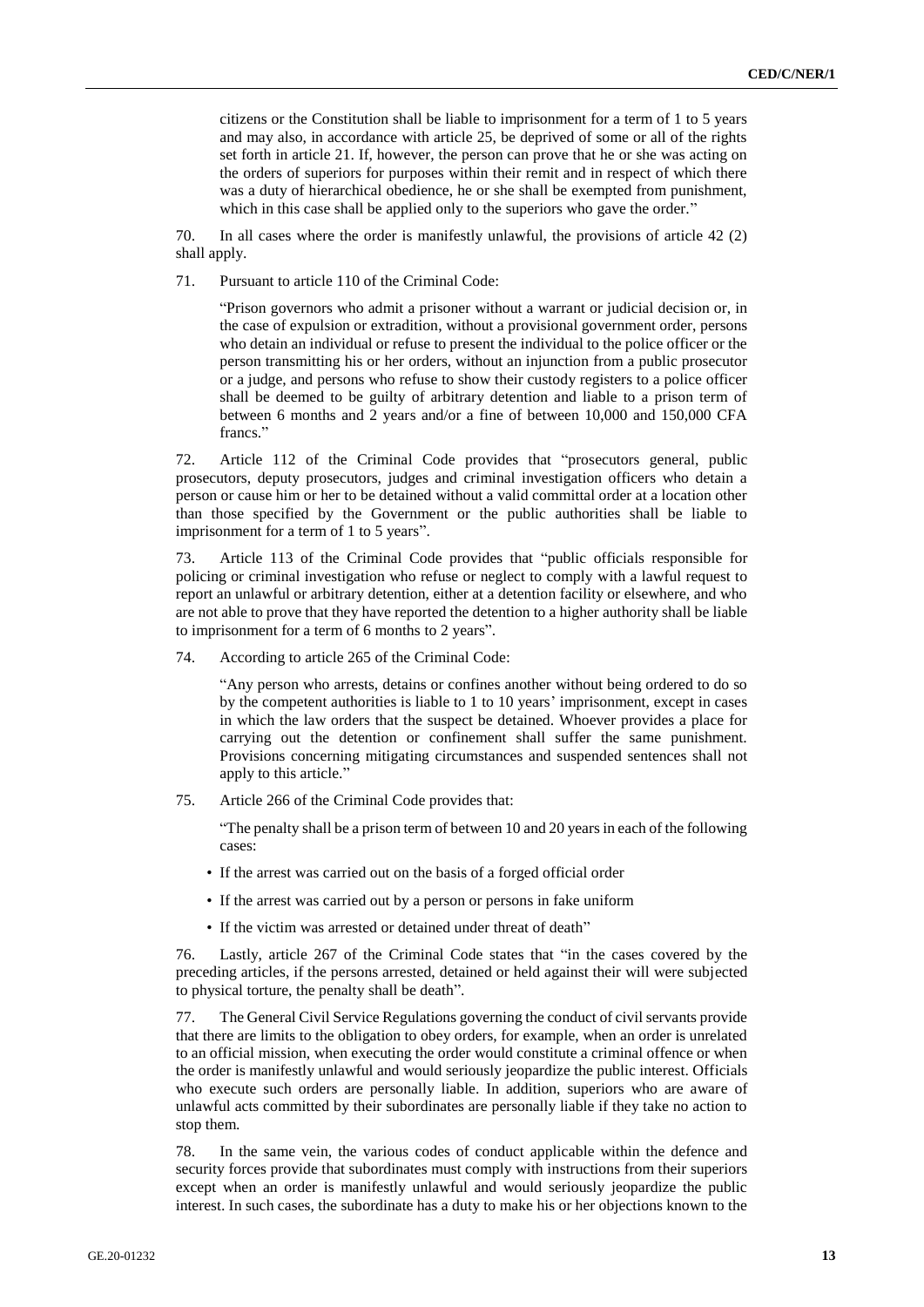issuing authority, expressly indicating why he or she believes the contested order to be unlawful. If the order is upheld and if, despite the explanation or interpretation provided, the subordinate still refuses to comply, he or she shall refer the matter to the first higher authority that may be contacted. The refusal must be officially recorded. Any refusal to carry out an order that does not fall into the above category shall incur the liability of the person concerned.

79. An official who refuses to execute a manifestly unlawful order cannot be sanctioned. If the subordinate incurs a punishment for having refused to execute a manifestly unlawful order, he or she may appeal to the immediate superior of the person who gave the order or before the Council of State on the ground of abuse of authority.

80. It should also be noted that any arbitrary arrest or detention that can be qualified as enforced disappearance is manifestly unlawful and no subordinate can be compelled to comply with an order to carry out an arrest or detention of this kind.

#### **Article 7: Applicable penalties**

81. The Niger reaffirmed its attachment to the principle of the rule of law in its Constitution. The Criminal Code does not specifically address enforced disappearance and contains no reference to cases where the victim is a pregnant woman. However, article 324 of the Code does refer to the abduction of women and children.

82. The punishments for the related offences mentioned above are the death penalty, life imprisonment, 1 to 5 years' imprisonment, 1 to 10 years' imprisonment and 10 to 20 years' imprisonment, depending on the seriousness of the acts committed.

83. Mitigating circumstances and grounds for exemption from punishment are provided for when the victim is released more or less promptly and/or when the perpetrators turn themselves in. Torture, death, illness and serious mutilation of the victim are considered to be aggravating circumstances.

84. Examples of aggravating circumstances include cases where the arrest or abduction is carried out by persons wearing or appearing to wear official uniform or insignia or persons assuming a false identity or using a fake official order, or where the person abducted, arrested, detained or kidnapped is subjected to physical torture. The death penalty applies if the torture results in death, serious injury or permanent disability.

#### **Article 8: Statute of limitations**

85. The legislation of the Niger does not establish a statute of limitations for the offence of enforced disappearance as such, since the offence is not yet covered by the Criminal Code. However, as mentioned above in relation to article 5 of the Convention, article 208 of the Criminal Code lists enforced disappearance as a crime against humanity. Article 208.8 of the Code explicitly provides for the non-applicability of statutory limitations to crimes against humanity. Equally, the Niger has ratified the Rome Statute of the International Criminal Court, which provides for the non-applicability of statutory limitations to war crimes and crimes against humanity, and, on 26 April 2018, the National Assembly authorized the ratification of the Convention on the Non-Applicability of Statutory Limitations to War Crimes and Crimes against Humanity.

86. Under the legislation of the Niger, specifically article 208.8 of the Criminal Code, crimes against humanity are not subject to a statute of limitations, but there is no provision explicitly mentioning that the commencement of the enforced disappearance is not taken as a reference to apply the statute of limitations, in conformity with the Convention.

87. The Code of Criminal Procedure stipulates that the statute of limitations for sentences is 5 years for less serious offences and 20 years for serious offences, starting from the day on which the conviction becomes final.

# **Article 9: Jurisdiction**

88. The legislation of the Niger establishes that the national courts are competent to try any offence, including those amounting to enforced disappearance, committed on its territory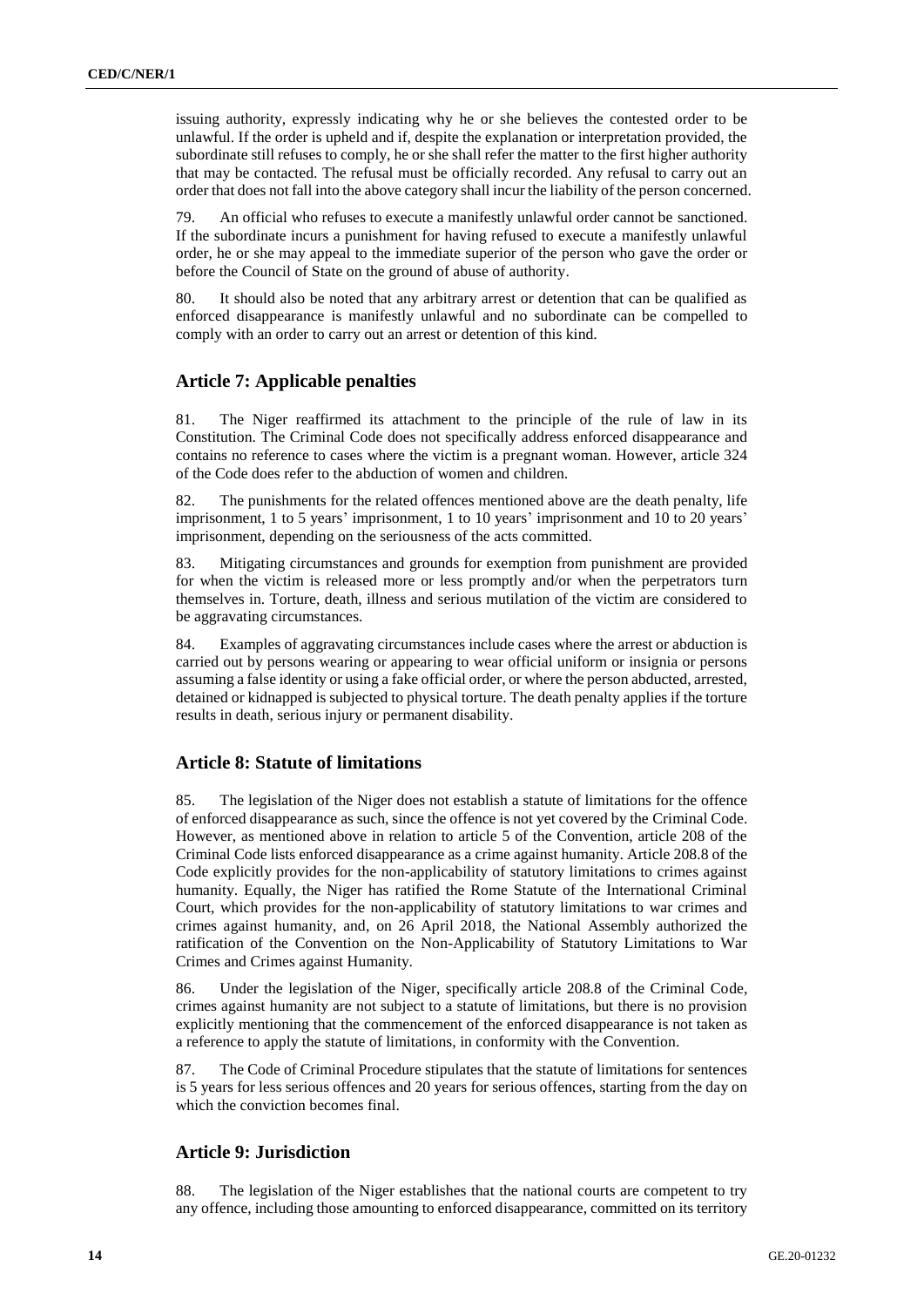or on board aircraft or ships registered in the Niger, or allegedly perpetrated by one of its nationals, or when the victim is one of its nationals. These jurisdictional criteria are set out in, inter alia, articles 642 et seq. of the Code of Criminal Procedure and article 33 of Order No. 2010-86 of 16 December 2010 on combating trafficking in persons. Thus, any national of the Niger who, outside the national territory, commits an act classified as a serious offence punishable under the law of the Niger may be prosecuted and tried by the courts of the Niger. Any national of the Niger who, outside the national territory, commits an act classified as a less serious offence under the law of the Niger may be prosecuted and tried by the courts of the Niger if the act is punishable under the law of the country in which it was committed, even if the perpetrator did not acquire the status of national of the Niger until after the act of which he or she is charged.

89. Under Act No. 2016-21 of 16 June 2016 amending and supplementing the Code of Criminal Procedure, any foreign national who commits an act of torture outside the territory of the Republic may be prosecuted and tried in accordance with the laws of the Niger if he or she is present on the territory or under the jurisdiction of the Republic and is not extradited to the State of which he or she is a national or on whose territory the crime was committed or of which the victim is a national.

90. Any person who, on the territory of the Republic, becomes an accomplice to a serious or less serious offence committed on foreign territory may be tried and sentenced by the courts of the Niger if the act is punishable under both the law of the Niger and the law of the foreign country, on condition that the offence has been established in a final judgment by the foreign court. Where an offence is committed against a private individual, proceedings can be instituted only at the request of the Public Prosecutor's Office following a complaint by the injured party or an official complaint submitted to the judicial authority of the Niger by the country where the offence was committed.

91. If proceedings are instituted against a foreign national placed in pretrial detention, he or she has the right to the consular protection guaranteed by article 36 of the Vienna Convention on Consular Relations of 24 April 1963. Thus, in all cases, the Ministry of Justice will inform the Ministry of Foreign Affairs and Cooperation of the detention of a foreign national, and the latter will in turn notify the consular or diplomatic authorities of the country of which the detainee is a national.

92. The Niger is a party to several conventions and agreements that provide for mutual legal assistance and extradition, including the following:

- Agreement on judicial cooperation in criminal matters between the Republic of the Niger and the Great People's Libyan Arab Jamahiriya, signed on 2 May 2008
- Agreement on judicial cooperation between the Republic of the Niger and the People's Democratic Republic of Algeria, signed in 1984
- Agreement on judicial cooperation between the Republic of the Niger and the Republic of Mali, signed on 22 April 1994
- Judicial cooperation agreement between the Republics of Mali, the Niger and Chad, signed on 9 May 2017
- General Convention on Judicial Matters between the Republic of the Niger and the Republic of Mali, signed in 1960
- Judicial cooperation agreement between the Niger and Nigeria, signed on 18 July 1990
- Extradition agreement between the Government of the Niger and the French Republic, signed on 5 June 2018
- Organization of African Unity General Convention on Cooperation in Criminal Matters of 1961
- Judicial cooperation agreement between the Government of the Niger and the Government of the People's Republic of China, signed in 2001
- Agreement on mutual assistance in criminal matters between the Government of the Republic of the Niger and the Government of the French Republic, signed on 5 June 2018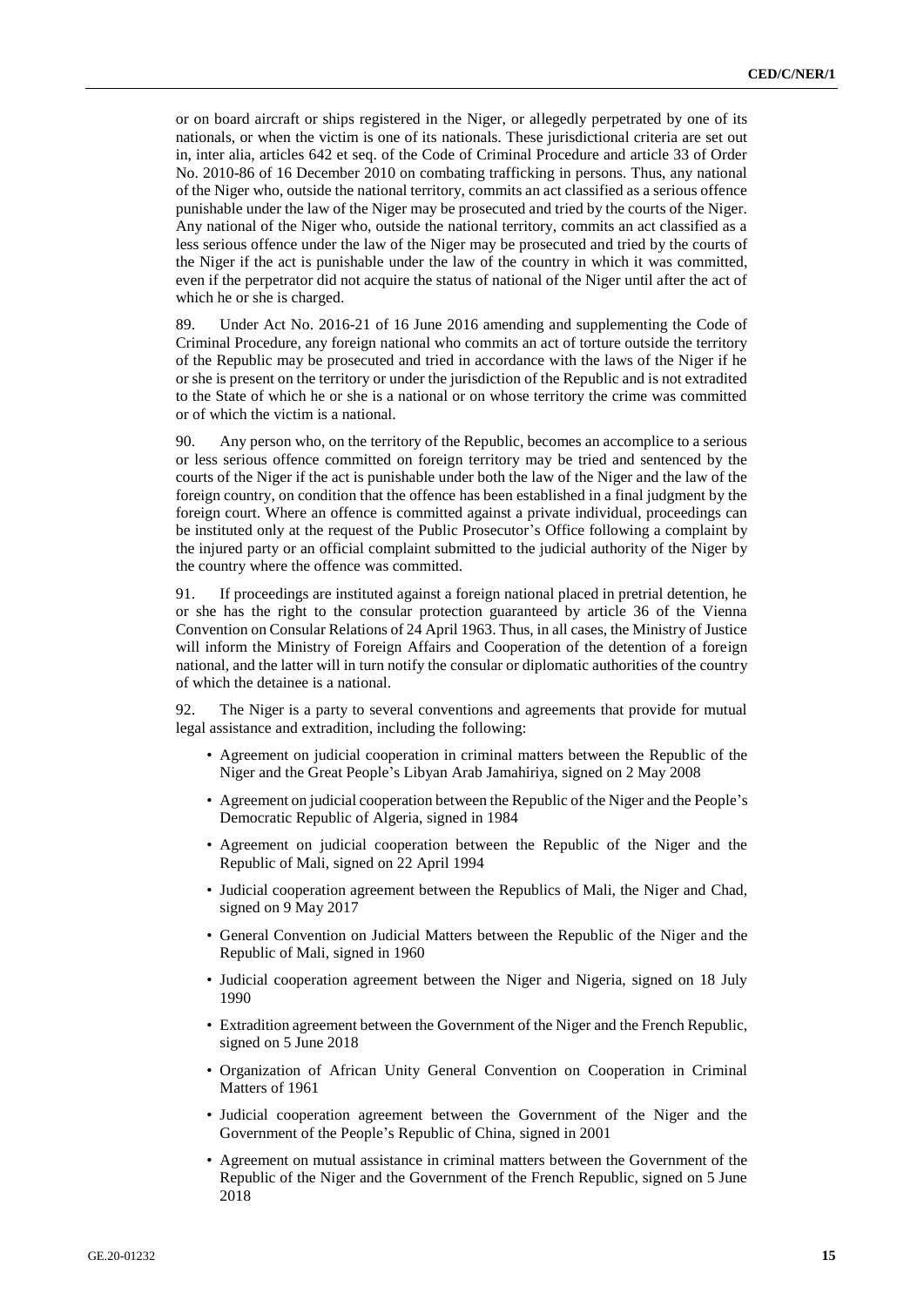- Agreement on judicial cooperation between the Republic of the Niger and the French Republic, signed in 1977
- Cooperation agreement between the United Nations and the Republic of the Niger on the criminal prosecution of members of Islamic State in Iraq and the Levant
- Convention on Mutual Assistance in Criminal Matters between the member States of the Economic Community of West African States, signed in 1992
- Economic Community of West African States Convention on Extradition of 1994

93. Articles 649.1 to 649.42 of the Code of Criminal Procedure lay down the general rules on extradition.

94. There are no examples of cases involving the offence of enforced disappearance in which mutual assistance was requested by or from the Niger.

#### **Article 10: Pretrial detention**

95. On the basis of the national criminal provisions described above, any person guilty of enforced disappearance may be prosecuted and, therefore, detained. Pretrial detention for all offences is strictly regulated by the Code of Criminal Procedure.

96. Article 131 of the Code provides that:

"Pretrial detention is an exceptional measure. It may be ordered or maintained only in the following cases:

1. When the pretrial detention of the accused person is the only way to preserve material proof or evidence or to prevent intimidation of witnesses or victims and collusion between defendants;

2. When pretrial detention is the only way to protect the accused person, to ensure that he or she can be brought before a court, to put an end to the offence and to prevent its repetition;

3. When the offence, owing to its serious nature, the circumstances in which it was committed or the extent of the harm it caused, has led to an exceptional and ongoing disturbance of public order that only detention can bring to an end. The defendant may be assisted by a lawyer."

97. The duration of pretrial detention is strictly limited. It may not exceed a reasonable period, taking into account the seriousness of the acts in question and the complexity of the investigations needed to establish the truth. In correctional matters, when the maximum penalty specified by law is less than or equal to 3 years' imprisonment, an accused person who is resident in the Niger may not be detained for more than six months after his or her first appearance before the investigating judge unless he or she has previously been sentenced either for a serious offence or to more than 3 years' imprisonment without stay of execution for a less serious offence. In other cases, the accused person may be detained for a period not exceeding six months, renewable once only by reasoned order of the investigating judge.

98. An accused person being prosecuted for a serious offence may not be detained for more than 18 months. However, the investigating judge may, on expiry of this period, decide to extend the detention for a period not exceeding 12 months by a non-renewable order under the same procedure.

99. Provisions limiting the duration of pretrial detention do not apply in cases of terrorism, murder, assassination, parricide, poisoning, criminal theft and misappropriation of public funds.

100. Release may be requested at any time by the detainee or by the public prosecution service or may be ordered ex officio by the judge, who may impose certain conditions.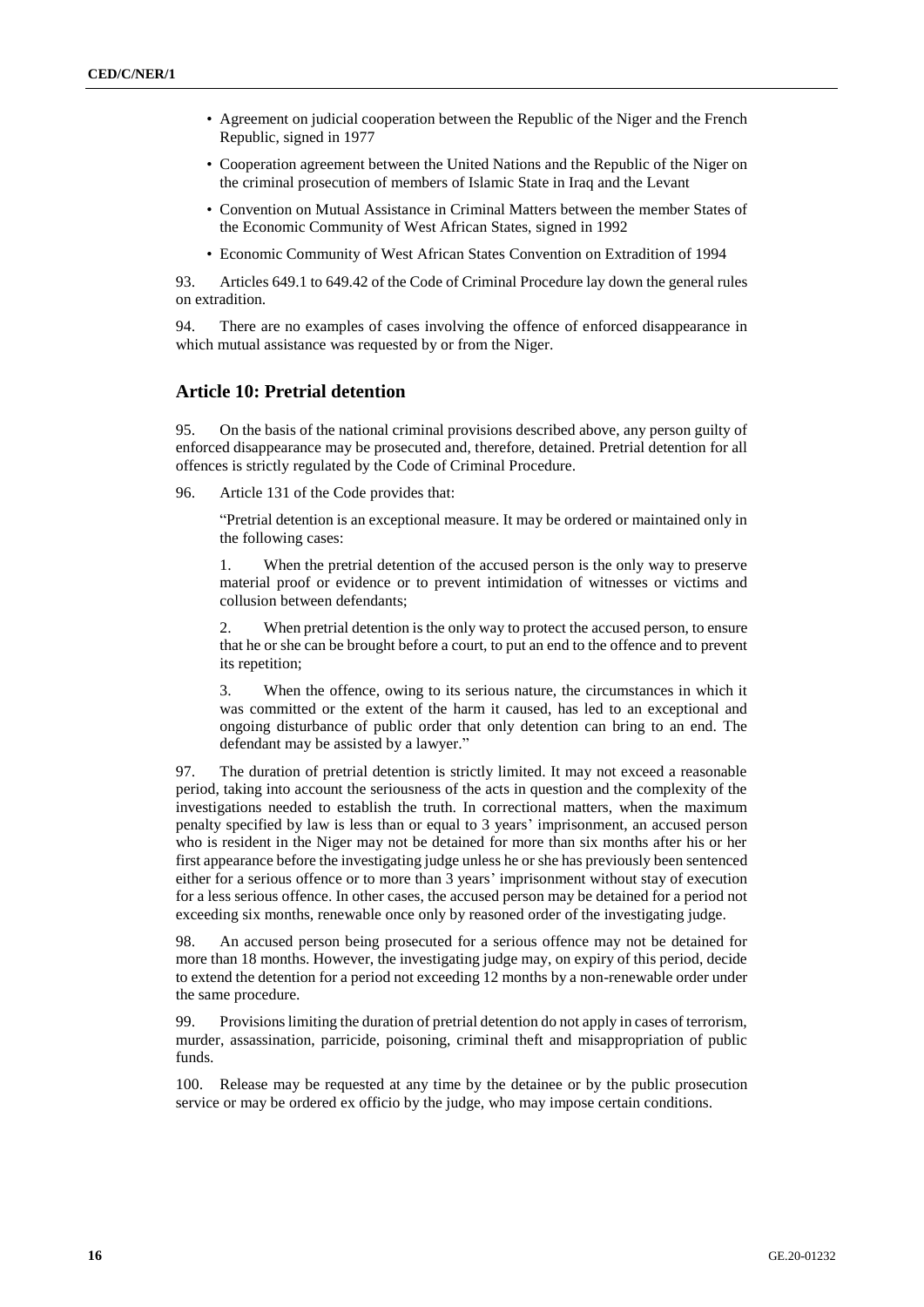#### **Article 11: Obligation to extradite or prosecute**

101. Article 117 of the Constitution of the Niger provides that justice is administered on the national territory on behalf of the people and in strict compliance with the rule of law and the rights and freedoms of every citizen.

102. Extradition is governed by articles 649-1 et seq. of the Code of Criminal Procedure and by international conventions and agreements. The principle of *aut dedere aut judicare* is fully applied in the Niger.

103. The authorities competent to investigate and prosecute alleged acts of enforced disappearance are:

- The criminal investigation officers listed in article 16 of the Code of Criminal Procedure, namely: public prosecutors and their deputies, investigating judges, district judges, governors, prefects, the Director General of the National Police and his or her deputy, non-commissioned and commissioned officers in the gendarmerie, police commissioners and senior police inspectors, police sergeants and officers, officers of the National Guard of the Niger, non-commissioned officers of the National Guard of the Niger who have at least three years of service in their corps and who have undergone preparatory training to become criminal investigation officers, mayors and their deputies.
- Prosecutors general at the courts of appeal, responsible, under article 34 of the Code of Criminal Procedure, for ensuring the enforcement of criminal law on the territory of the Republic of the Niger.
- The Minister for Justice, who, under article 35 of the Code, is required to report any criminal offences brought to his or her attention to the Public Prosecutor's Office, enjoining him or her to instigate proceedings or have them instigated, or to refer to the competent court such written admissions as he or she sees fit.

104. Act No. 2003-010 of 11 March 2003 on the Code of Military Justice establishes the competence of the military authorities to investigate and prosecute offences amounting to enforced disappearance.

105. Article 3 of the Code provides that the Minister for National Defence is vested with powers of military prosecution and that the ministers responsible for the oversight of officers of defence and security forces other than the national armed forces exercise the same powers in respect of these personnel.

106. Military judges are appointed by presidential decree, subject to prior approval by the Supreme National Defence Council, for a renewable period of three years (Code of Military Justice, art. 13); the functions of investigating judge are exercised by the military judges thus appointed under the same conditions as judges (Code of Military Justice, art. 17). All these functions are also exercised by civilian judges on a transitional basis.

107. The Government Commissioner is the chief military prosecutor; he or she is chosen from among serving senior officers and appointed by presidential decree on the proposal of the Minister for National Defence for a renewable term of two years (arts. 20 and 21).

108. The standard of evidence for prosecution and conviction is applied under the same conditions as for any ordinary offence of a serious nature and with the same rigour whether the offender is a national of the Niger or a foreign national. This is evidenced by article 42 (2) of the Constitution, which provides that nationals of other countries enjoy the same rights and freedoms on the territory of the Republic of the Niger as nationals of the Niger under the conditions determined by law.

109. Domestic legislation provides a number of measures to ensure the fair trial of the alleged offender at all stages of the proceedings:

• The right to legal counsel: article 3 of Organic Act No. 2018-37 of 1 June 2018 establishing the organization and jurisdiction of the courts provides that in no case may anyone be tried without having been given the opportunity to put forward a defence. Lawyers have free access to all courts. All persons are free to prepare their defence and to choose defence counsel.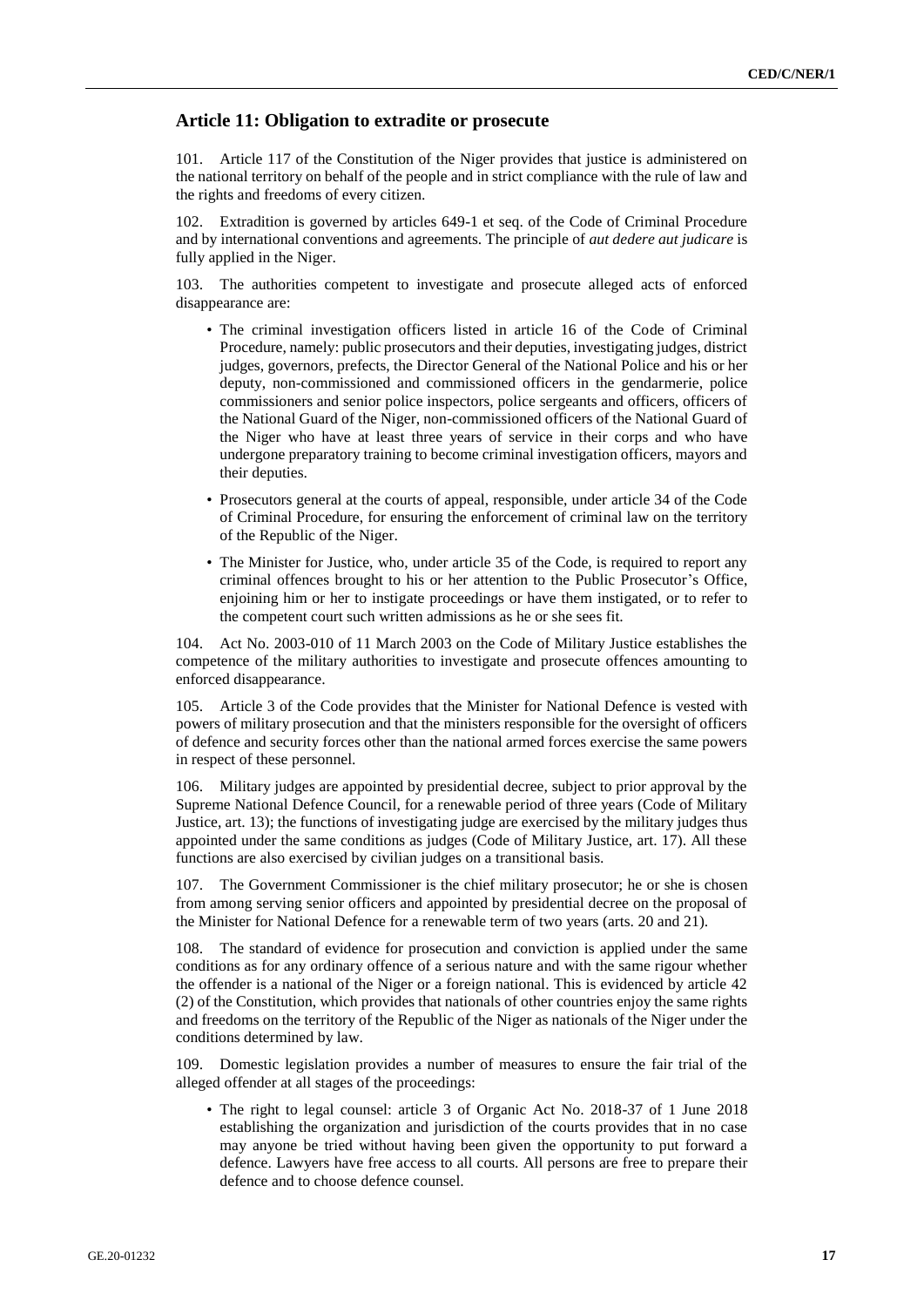- Article 71 of the Code of Criminal Procedure requires that suspects be notified of their right to retain a lawyer after 24 hours in custody, failing which the proceedings may be declared null and void. However, this provision has been superseded by Regulation No. 05/CM/UEMOA of 2 August 2015 on the harmonization of the rules governing the legal profession in the countries of the West African Economic and Monetary Union, which provides for lawyers to assist their clients from the time they are first interrogated.
- Article 20 (1) of the Constitution of 25 November 2010 enshrines the principle of the presumption of innocence, as follows: "Any persons accused of an unlawful act shall be presumed innocent until proved guilty according to law in a public trial at which they have been provided with all guarantees necessary for their defence."
- The right to equality before the courts is enshrined in articles 8 (1) and 12 (3) of the Constitution and in regional and international human rights legal instruments duly ratified by the Niger.

110. Title IX of the Code of Criminal Procedure establishes a uniform standard of evidence for the prosecution and conviction of national and foreign suspects:

- Article 642 of the Code of Criminal Procedure provides that any national of the Niger who commits an act outside the territory of the Republic that is classified as a serious offence punishable by the law of the Niger may be prosecuted and tried by the courts of the Niger.
- Article 642-1 provides that any foreign national who commits, as a perpetrator or an accomplice, a serious offence outside the territory of the Republic may be prosecuted and tried according to the provisions of the law of the Niger when the victim is a national of the Niger.
- Article 642-1 bis stipulates that any foreign national who commits an act of torture outside the territory of the Republic may be prosecuted and tried in accordance with the laws of, or applicable in, the Niger if he or she is on the territory or under the jurisdiction of the Republic and is not extradited to the State of which he or she is a national or on whose territory the crime was committed or of which the victim is a national.

111. In addition to the traditional criteria for jurisdiction, article 208.8 of the Criminal Code provides that the courts of the Niger have jurisdiction to try offences regardless of where they are committed. The courts exercise their jurisdiction in accordance with the rules described in the preceding paragraphs.

112. The Niger has no statistics on, or examples of, prosecutions or judgments relating to enforced disappearance.

## **Article 12: Reporting and investigation**

113. In the absence of a specific procedure relating to the offence of enforced disappearance, ordinary law applies. In accordance with the Code of Criminal Procedure, all the guarantees granted pertain to the authorities competent to clarify the facts of a case of enforced disappearance.

114. Under article 39 of the Code of Criminal Procedure, public prosecutors are responsible for receiving complaints and reports of wrongdoing and deciding how to deal with them. Where proceedings are discontinued, they must notify the complainant.

115. Article 80 of the Code states that anyone claiming to have been injured as the result of a serious or less serious offence may file a claim for criminal indemnification with the investigating judge. In this case, he or she must pay the clerk of the court the sum deemed necessary to cover the cost of the proceedings, otherwise the claim will be ruled inadmissible (Code of Criminal Procedure, art. 83).

116. If the competent judicial authorities refuse to examine and deal with the case, the complainant may refer the matter to international or regional bodies for the promotion and protection of human rights, the Office of the Ombudsman, the National Human Rights Commission and human rights associations.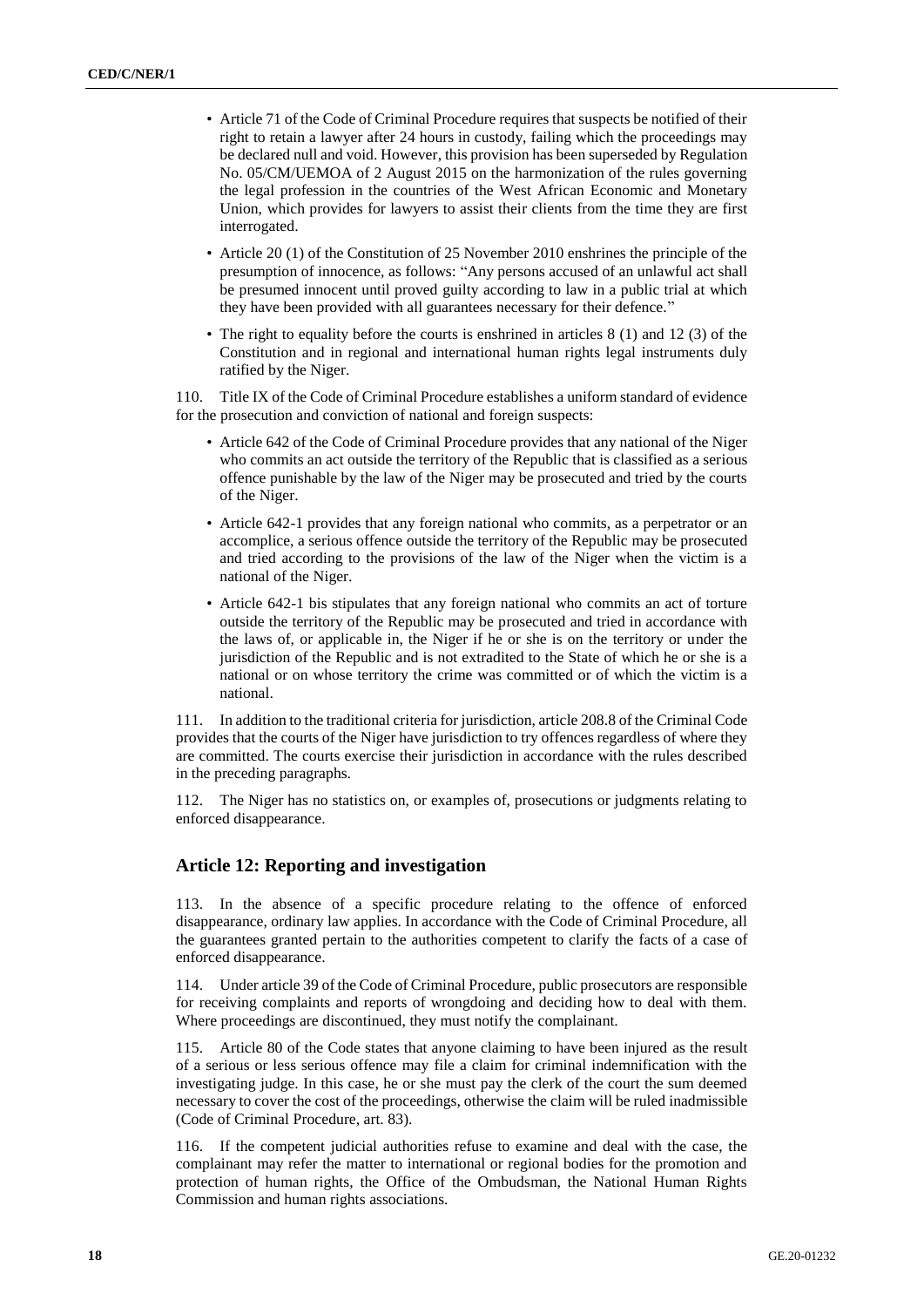117. The National Human Rights Commission established pursuant to article 44 of the Constitution is independent of the executive, legislative and judicial branches. It has a vocation of neutrality and impartiality in fact-finding for the protection and promotion of human rights. In the course of its investigations, it acts in accordance with a well-defined legal framework set out in Act No. 2012-044 of 24 August 2012, which determines its composition, organization, powers and functioning.

118. The Niger has no disaggregated statistics on the number of complaints of enforced disappearance lodged with the national authorities or on the outcome of investigations.

119. In the absence of a specific procedure to clarify and establish the facts relating to an enforced disappearance, ordinary law applies. Pursuant to article 69 of the Code of Criminal Procedure, criminal investigation officers conduct preliminary investigations, either on the instructions of a public prosecutor or on their own initiative. These actions are supervised by a prosecutor general.

120. Article 40 of the Code of Criminal Procedure provides that "public prosecutors shall take, or oversee the taking of, all necessary measures relating to the investigation and prosecution of criminal offences. To this end, they shall supervise the criminal investigation officers and detectives under his or her jurisdiction".

## **Article 13: Extradition**

121. Article 649.3 (2) of the Code of Criminal Procedure provides that "extradition may also be granted on the basis of international comity, agreement, reciprocity or on the basis of assurances given by the competent authorities". Article 649.4 of the Code provides that "extradition shall be based on a treaty or agreement signed between the Niger and another State". These provisions amply demonstrate that the offences covered by the Criminal Code or by treaties or conventions to which the Niger is freely a party may give rise to extradition.

122. Since enforced disappearance has not yet been incorporated into the Criminal Code as a specific offence, the Niger has no specific treaty dealing with it, but it has concluded treaties with several States within the framework of mutual assistance and judicial cooperation.

123. Article 649.1 of the Code of Criminal Procedure provides that, in matters of extradition, the Ministry of Justice is the central authority. For examples of extradition agreements, please refer to paragraph 91 above.

#### **Article 14: Mutual legal assistance**

124. As the legislation of the Niger currently stands, there is no mutual assistance treaty or provision applicable to enforced disappearance. Mutual legal assistance is therefore provided through bilateral or multilateral agreements. In the absence of such agreements, assistance is nevertheless possible, on the basis of domestic legal provisions, on the sole condition that the foreign authority offers its services in comparable cases on the basis of reciprocity.

125. In the absence of a convention, the Code of Criminal Procedure allows judges to submit requests to foreign judicial authorities, making offers of reciprocity.

126. To date, the Niger has not received any requests for mutual assistance in relation to acts of enforced disappearance.

#### **Article 15: International cooperation**

127. To date, no requests to assist victims of enforced disappearance or to provide help with locating them or securing their release have been made or received by the authorities of the Niger. Therefore, no concrete examples can be given of international assistance or cooperation in this area.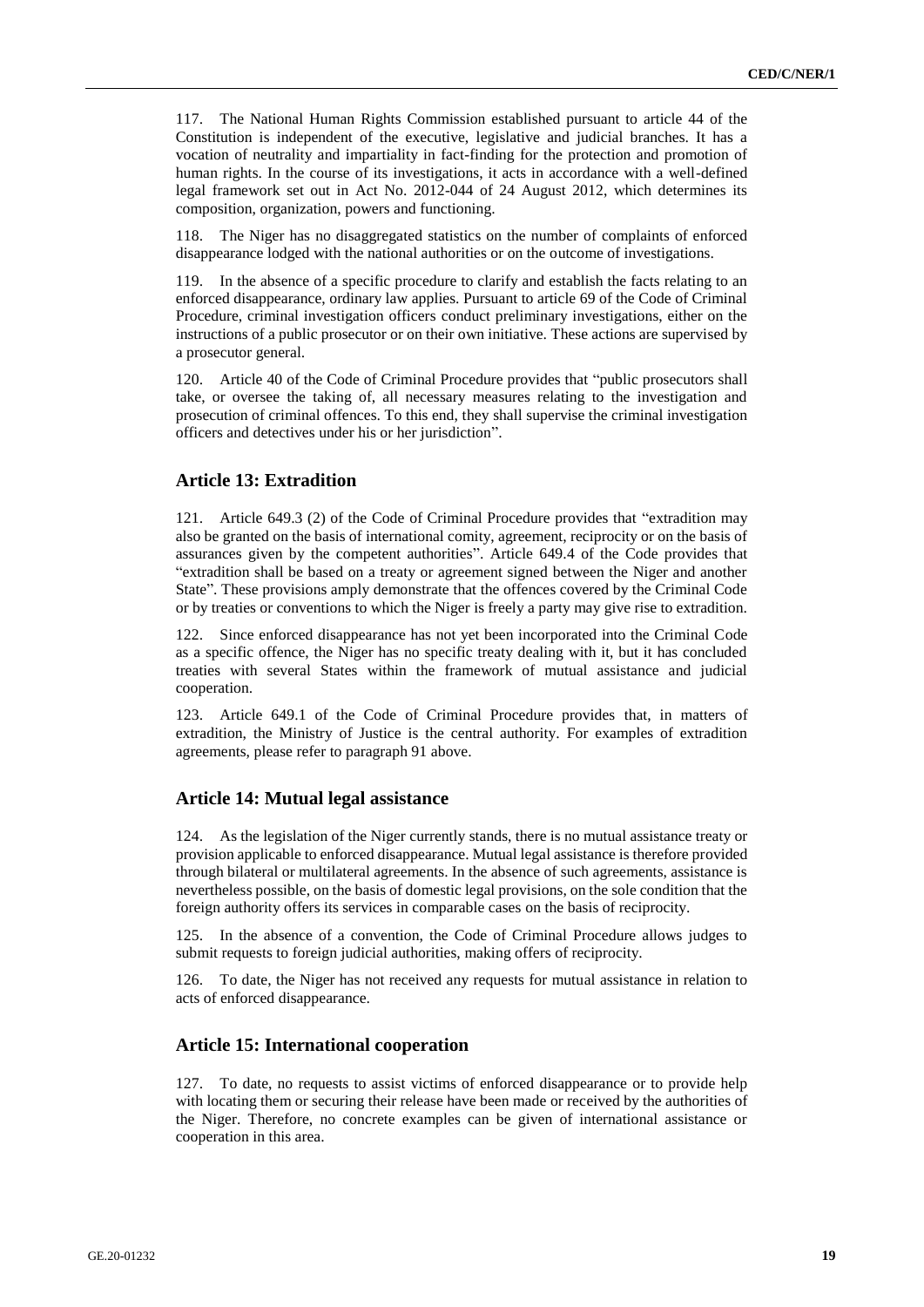# **Article 16: Non-refoulement**

128. Extradition or surrender may not be granted where the accused is at risk of torture or any cruel, inhuman or degrading treatment (Code of Criminal Procedure, art. 649-17).

129. Act No. 97-016 of 20 June 1997 on the status of refugees governs the expulsion and refoulement of refugees and asylum seekers.

130. Extradition is granted by presidential decree, subject to authorization by the Indictments Chamber of the Court of Appeal (Code of Criminal Procedure, arts. 649-25 et seq.).

131. Expulsion, removal and refoulement are authorized by order of the Minister for the Interior.

132. All such decisions are subject to appeal. Extradition and refoulement may be appealed before the judicial authorities (ordinary courts) and the administrative courts, respectively, through standard procedures and by simple request.

133. All officials involved in making decisions on expulsion, refoulement and extradition (judges, police officers, gendarmes, national guards, administrative officials) are trained in criminal procedure, the maintenance of law and order, and compliance with international conventions on the promotion and protection of human rights.

#### **Article 17: Prohibition of secret detention**

134. It follows from the Constitution that the life, safety and physical integrity of the human person are sacred and protected. No person may be deprived of his or her liberty for having committed an act, unless the act was an offence defined and punishable by law prior to its commission.

135. Deprivation of liberty may take the form of police custody or pretrial detention. The rules governing police custody are set out in the Code of Criminal Procedure. They recognize the right of criminal investigation officers to remand persons against whom there is prima facie evidence in connection with a judicial investigation. Article 59 of the Code of Criminal Procedure states that if, for the purposes of the investigation, a criminal investigation officer remands in custody one or several persons against whom there is prima facie evidence, the period of remand may not exceed 72 hours. The same provisions stipulate that an extension may be authorized only by the public prosecutor or the investigating judge and for a period that may not exceed 48 hours.

136. With regard to the fight against terrorism, the time limit for police custody is set at 15 days, renewable once by the public prosecutor or investigating judge (Code of Criminal Procedure, art. 605.5).

137. Secret detention is therefore prohibited, since only places established by law may be used for detention purposes. Such places include prisons, police stations, offices of the investigative branch of the National Guard, gendarmeries and generally all premises used for investigations by criminal investigation officers. In all these different detention facilities, a record must be kept of the identities of the persons detained, the reasons for their detention, the date and time of the start of detention, etc.

138. Public prosecutors, as the chiefs of the criminal investigation police, are responsible for ensuring the lawfulness of any detention. In the event of irregularities coming to light, the persons in charge of the facilities in question are liable to disciplinary sanctions, without prejudice to any criminal penalties that they may incur.

139. During the pretrial investigation stage, persons held in custody have the right to communicate with their lawyer from the time they are first interrogated and may also communicate with their family. They must be examined by a doctor before being referred to the public prosecutor's office, failing which the proceedings may be declared null and void. If they have been the subject of an arrest warrant, they have the right to be visited by their family and other relatives.

140. When foreign nationals are held in police custody, the judicial authorities apply article 36 of the Vienna Convention on Consular Relations of 24 April 1963, notifying the consular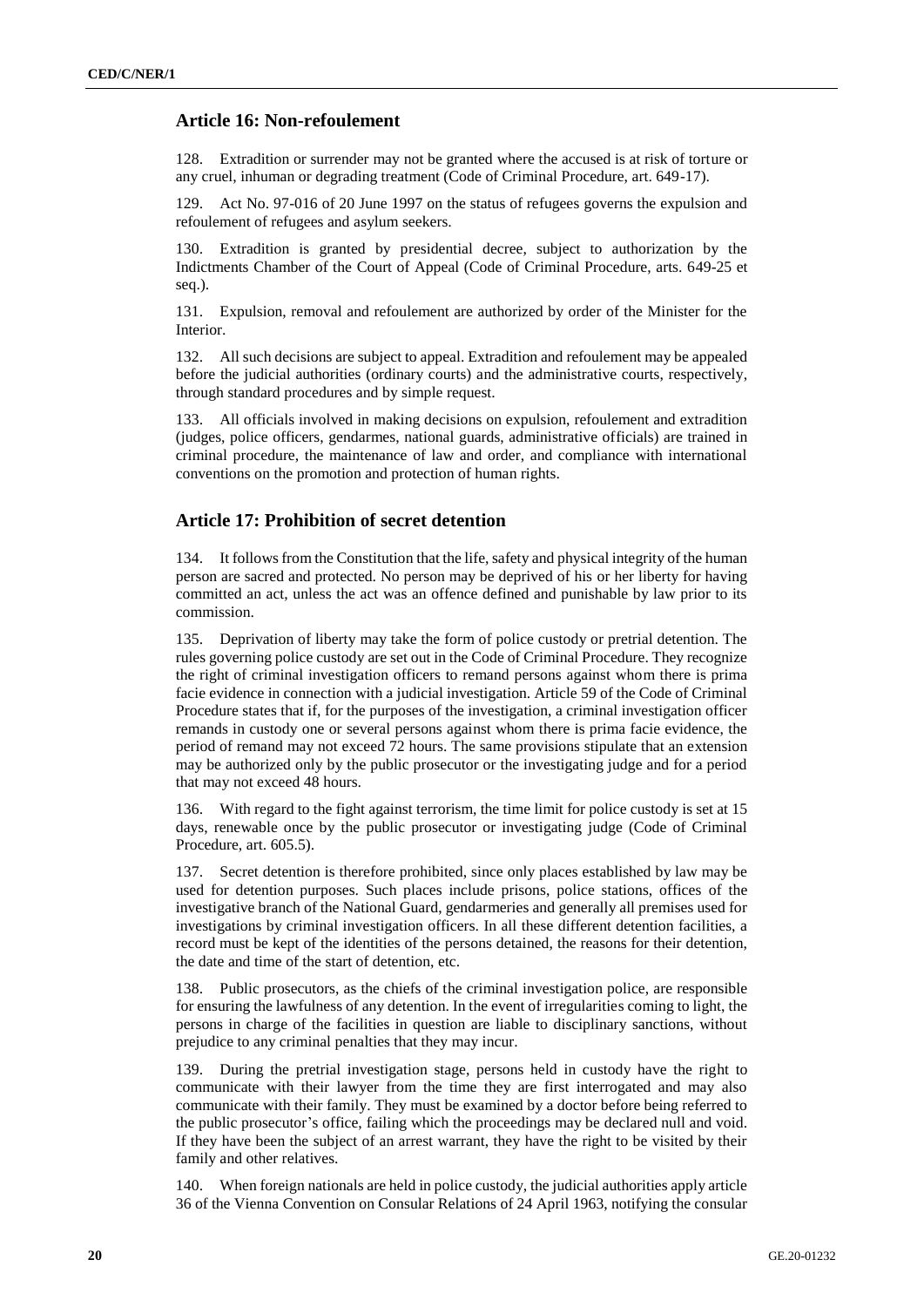office or diplomatic mission of their country of origin and authorizing them to communicate with these institutions.

141. According to article 666 of the Code of Criminal Procedure:

"The prosecutor general is responsible for prison oversight and for ensuring that no person is held in prison unlawfully. The investigating judge shall visit prisons once a month, and the president of the Indictments Chamber, the district judge, the public prosecutor and the prosecutor general shall visit whenever they deem necessary. At least once during each session, the president of the Assize Court shall visit the accused persons held in the prison at the seat of the Court."

142. Article 667 of the Code of Criminal Procedure provides that, when enforcing a conviction order or judgment, a committal order, a detention or commitment warrant, a summons that requires the recipient to be placed in pretrial detention or an arrest warrant issued in accordance with the law, the chief of the institution concerned must ensure that the details of the document are entered in the relevant register. Where compliance with the order or warrant is voluntary, the chief of the institution must copy into the detention register the relevant information from the documents submitted by the prosecutor general or public prosecutor. In all cases, the head of the institution must give notice of the committal to either the prosecutor general or the public prosecutor, as appropriate. The date of the prisoner's release, in accordance with the release order, and, where applicable, the court decision or legal provision on which the release is based must also be entered in the register.

143. In accordance with article 668 of the Code of Criminal Procedure:

"A prison officer shall not, under penalty of prosecution and punishment for arbitrary detention, admit or hold any person except on the basis of a conviction order or judgment, a committal order, a detention or commitment warrant, a summons that requires the recipient to be placed in pretrial detention or an arrest warrant issued in accordance with the law, nor shall he or she do so without this being entered in the prison register in accordance with article 667."

144. Article 15 of Act No. 2017-08 of 31 March 2017 setting out the basic principles of the prison system in the Niger provides that a record must be kept in all prison registers of:

- Defendants and accused persons
- Convicted persons
- Debtors
- Persons detained temporarily

145. These registers must be numbered and initialled by the prosecutor general or the president of a trial court. The Minister for Justice and the prison directors may, if necessary, order that additional registers be kept.

146. Article 16 of Act No. 2017-08 stipulates that "prison registers shall include an individual file for each prisoner, the list of required documents for which shall be determined by regulatory act".

According to article 46 of the Act, "a prompt, thorough and impartial investigation shall be carried out into all allegations of torture or other ill-treatment and into any suspicious death in custody".

148. Following the ratification by the Niger of the Optional Protocol to the Convention against Torture, a bill establishing a national mechanism for the prevention of torture has been drafted and is in the process of being adopted. The mechanism will fall under the authority of the National Human Rights Commission.

#### **Article 18: Information concerning persons deprived of liberty**

149. Pursuant to article 71 of the Code of Criminal Procedure, all persons taken into police custody are informed that they have the right to, inter alia, legal assistance. Regulation No. 05/CM/UEMOA stipulates that lawyers assist their clients from the time they are first interrogated. In accordance with international conventions, such persons may also be visited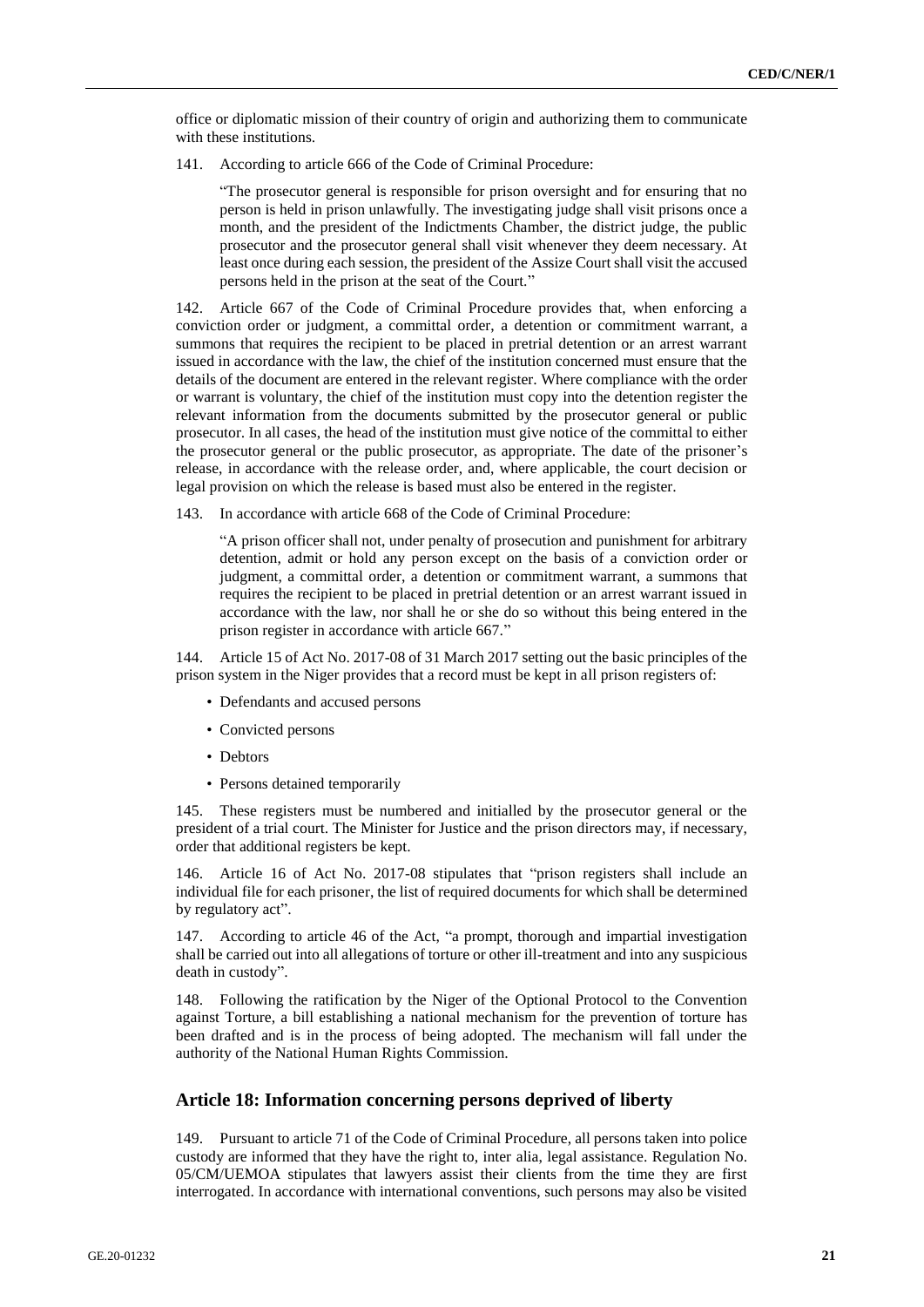by their family or other relatives. Lastly, before being brought before a court, they must be examined by a doctor to verify that they have not been subjected to abuse.

150. Similarly, all persons placed in pretrial detention may receive visits under certain conditions, and judges may not, in any case, deny them access to their lawyer.

151. The law guarantees the right to information for relatives of persons deprived of their liberty in all circumstances, although such persons have the right to refuse any contact or the communication of any information about the reasons for their detention. With regard to consular protection, article 36 of the Vienna Convention of 24 April 1963 makes the obligation to inform the consular authorities subject to an express request from the person deprived of his or her liberty.

152. Act No. 2017-08 of 31 March 2017 provides that close relatives of detainees may visit with the authorization of the judicial authorities. However, children under 16 years of age accompanying a person with a visiting permit are exempt from having to obtain this authorization.

153. Prisoners have the right to send and receive correspondence subject to any court orders to the contrary and to provisions relating to the maintenance of public order and security. They are immediately informed of any events affecting their family and may exceptionally be allowed to visit their family or to communicate with them by telephone.

154. Article 45 of the Act states that "detainees and third parties acting on their behalf may lodge confidential complaints against prison personnel in the event of ill-treatment or inhuman or degrading treatment". Article 46 adds that "a prompt, thorough and impartial investigation shall be carried out into all allegations of torture or other ill-treatment and into any suspicious death in custody".

#### **Article 19: Protection of personal data**

155. Act No. 2017-28 of 30 May 2017 regulates procedures for the protection of personal data. Article 3 lists the matters covered by this Act, which are:

- Any collection, processing, transmission, storage or use of personal data by a natural person, the State, local authorities or legal persons under public or private law
- Any processing, whether by automatic means or not, of data that form part of or are intended to form part of a data file
- Any processing of data on the national territory
- Any processing of data concerning public security, defence, the investigation and prosecution of criminal offences or State security, subject to the exceptions set out in specific provisions of other laws

156. According to article 5 of the Act, the processing of personal data is subject to a prior declaration to the Personal Data Protection Authority. This declaration includes an undertaking that the processing meets the requirements of the law. The Authority issues a receipt in response to the declaration, where appropriate, by electronic means. The applicant may commence processing upon receipt of this document. He or she will not be relieved of any of his or her responsibilities.

- 157. The following are subject to the prior authorization of the Authority:
	- The processing of personal data relating to genetic and medical data and to scientific research in these fields
	- The processing of personal data relating to offences, convictions or security measures ordered by the courts
	- The processing of national identification numbers or any other similar identifier, in particular telephone numbers
	- The processing of personal data containing biometric data
	- The processing of personal data in the public interest, in particular for historical, statistical or scientific purposes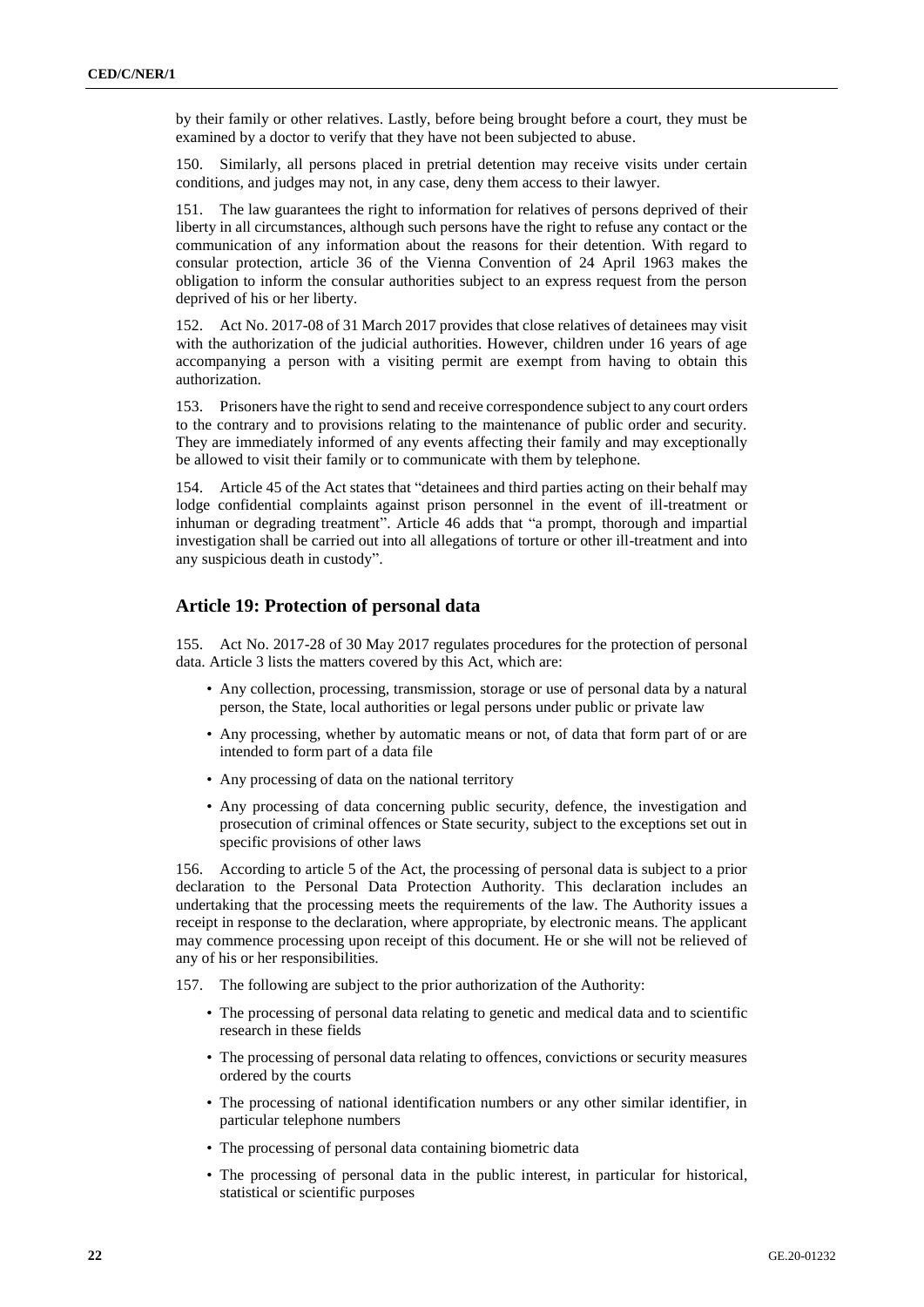• The planned transfer of personal data to a third country

158. The request for authorization will be submitted by the data processor or his or her legal representative. The Personal Data Protection Authority is an independent body responsible for ensuring that the processing of personal data is carried out in accordance with the law.

159. The Niger does not yet have a genetic database. The objective of the law on the protection of personal data is to ensure that such data are gathered and processed for specified, explicit and legitimate purposes and are not, therefore, used for any purpose other than that for which they were gathered.

#### **Article 20: Restrictions on the right to information**

160. Article 31 of the Constitution provides that "all persons have the right to be informed and to have access to the information held by public bodies under the conditions established by law".

161. Access to information may be restricted on account of the confidentiality of a judicial investigation, as enshrined in national law. The nature and duration of any restrictions depend on the sensitivity of the case at hand. However, if so requested, the court may make the case file available to the lawyers of the person against whom proceedings have been brought.

162. Restrictions on the right to information are exceptional and cannot be applied to the detainee's lawyer. Article 110 of the Code of Criminal Procedure states that "an accused person who has been detained may, immediately after his or her first appearance, freely communicate with his or her counsel. The investigating judge may impose a ban on communication for a period not exceeding 15 days. He or she may extend this period for a further 15 days only. Under no circumstances shall the ban on communication apply to the accused person's counsel."

163. Act No. 2017-08 of 31 March 2017 on the fundamental principles of the prison system in the Niger provides that all persons deprived of their liberty must be held in a prison that is a public body under the authority of the Minister of Justice.

164. With the exception of certain judges, administrative authorities and members of the National Human Rights Commission, no one may visit a prison without authorization from the Minister of Justice. The close relatives of a detainee may visit him or her if so authorized, in writing, by the competent judicial authorities.

#### **Article 21: Release**

165. Every detainee who is released is subject to a release order, and is issued with an exit pass by the prison administration which also sends a notice of release to the judicial authority. When a detainee is admitted, the date of release and, where applicable, the decision or law justifying the release are noted in the prison register.

166. When persons are held by individuals (in the event of hostage-taking, false imprisonment or kidnapping, for example), the police authorities that carry out their release must draw up a report.

167. The release of persons detained by the authorities is supervised by the judicial authority, as the guardian of personal liberties (Code of Criminal Procedure, art. 130 (2)). Those held by individuals are released either by law enforcement or intelligence officers or by their captors themselves.

168. Article 666 of the Code of Criminal Procedure states that "the prosecutor general is responsible for prison oversight and for ensuring that no person is held in prison unlawfully. The investigating judge shall visit prisons once a month, and the president of the Indictments Chamber, the district judge, the public prosecutor and the prosecutor general shall visit whenever they deem necessary. At least once during each session, the president of the Assize Court shall visit the accused persons held in the prison at the seat of the Court."

169. Article 667 of the Code of Criminal Procedure adds that: "Upon receiving notice of a conviction order or judgment, a committal order, a detention or commitment warrant, a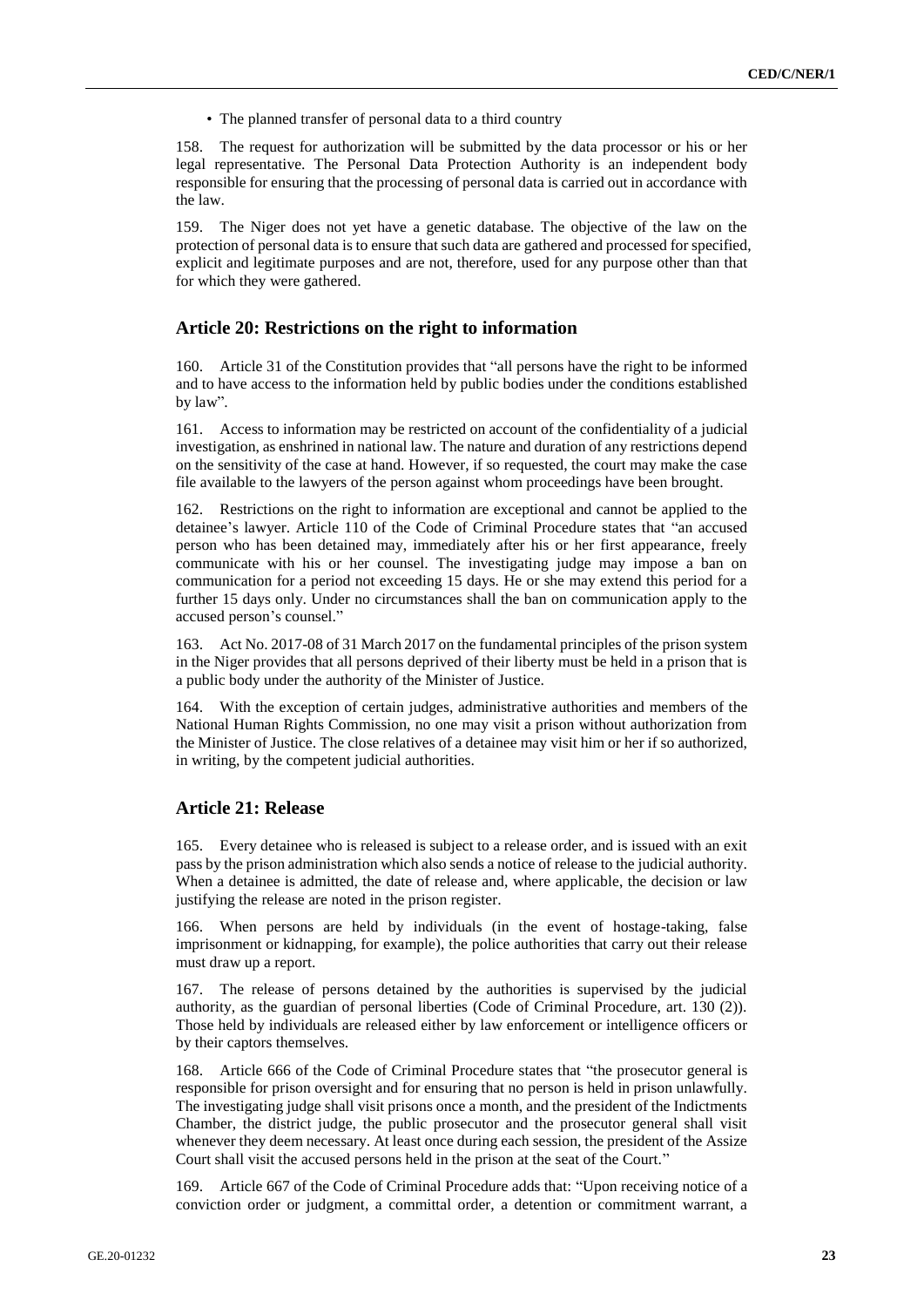summons that requires the recipient to be placed in pretrial detention or an arrest warrant drawn up in accordance with the law, the chief of the institution concerned must ensure that the details of the document are entered in the relevant register. Where compliance with the warrant or order is voluntary, the director of the institution shall include in the detention register the information from the order transmitted to him or her by the prosecutor general or the public prosecutor. In all cases, the director of the institution shall give notice of the committal to either the prosecutor general or the public prosecutor, as appropriate."

# **Article 22: Sanctions for failure to record and refusal to provide information**

170. Under article 134 of the Code of Criminal Procedure, any person deprived of his or her liberty may apply to the competent court for provisional release, as may his or her lawyer. In the event of dismissal, discharge or acquittal, the beneficiary has the right to seek reparation by request to the Compensation Commission of the Court of Cassation or by establishing the liability of the State before the Administrative Courts (Code of Criminal Procedure, arts. 143-1 to 143-4).

171. In order to prevent unlawful deprivation of liberty, arbitrary arrest and imprisonment have been made serious offences, with aggravated penalties if the perpetrator is a public official. The only places at which persons may be detained are those established by the authorities.

172. In order to ensure that all deprivations of liberty are registered, prison governors are required to register every detainee, together with his or her committal order, in a prison register and to make a note of the person who issued the committal order. It is an offence to refuse to provide this information or to provide inaccurate information.

173. In addition to the criminal penalties (imprisonment, fines and the deprivation of civil, civic and political rights), there are various administrative and disciplinary penalties, ranging from cautions to removal from post.

174. The law provides for the imposition of criminal, administrative and disciplinary penalties on the judicial and administrative authorities for detention-related failings.

175. Article 108 of the Criminal Code provides that any public official or government agent or employee who orders or carries out an arbitrary act or an act that violates the personal liberty or civic rights of one or more citizens or the Constitution is liable to imprisonment for a term of 1 to 5 years. If, however, the person can prove that he or she acted on the orders of superiors for purposes within their remit, and in respect of which there was a duty of hierarchical obedience, he or she is exempted from the penalty, which, in these cases, is imposed only on the superiors who gave the order.

176. Article 109 of the Criminal Code states that: "Damages, which may be awarded for the violations described in article 108 above, shall be claimed either during the criminal prosecution or through civil proceedings and shall be determined with due regard to the persons, the circumstances and the harm suffered."

177. Article 110 of the Criminal Code states that "prison governors who admit a prisoner without a warrant or judicial decision or, in cases of expulsion or extradition, without a provisional government order, who detain the prisoner or refuse to present the prisoner to the police officer or to the person transmitting his or her orders without an injunction from a public prosecutor or judge, or who refuse to show their custody registers to the police officer shall be deemed to be guilty of arbitrary detention and punished by 6 months to 2 years' imprisonment and/or a fine of 10,000 to 150,000 CFA francs".

178. In accordance with article 25, the perpetrators may also be deprived of all or some of their civic rights.

179. Article 112 of the Criminal Code states that "prosecutors general, public prosecutors, deputy prosecutors, judges and criminal investigation officers who detain a person or cause him or her to be detained without a valid committal order at a location other than those specified by the Government or the public authorities shall be liable to imprisonment for a term of 1 to 5 years".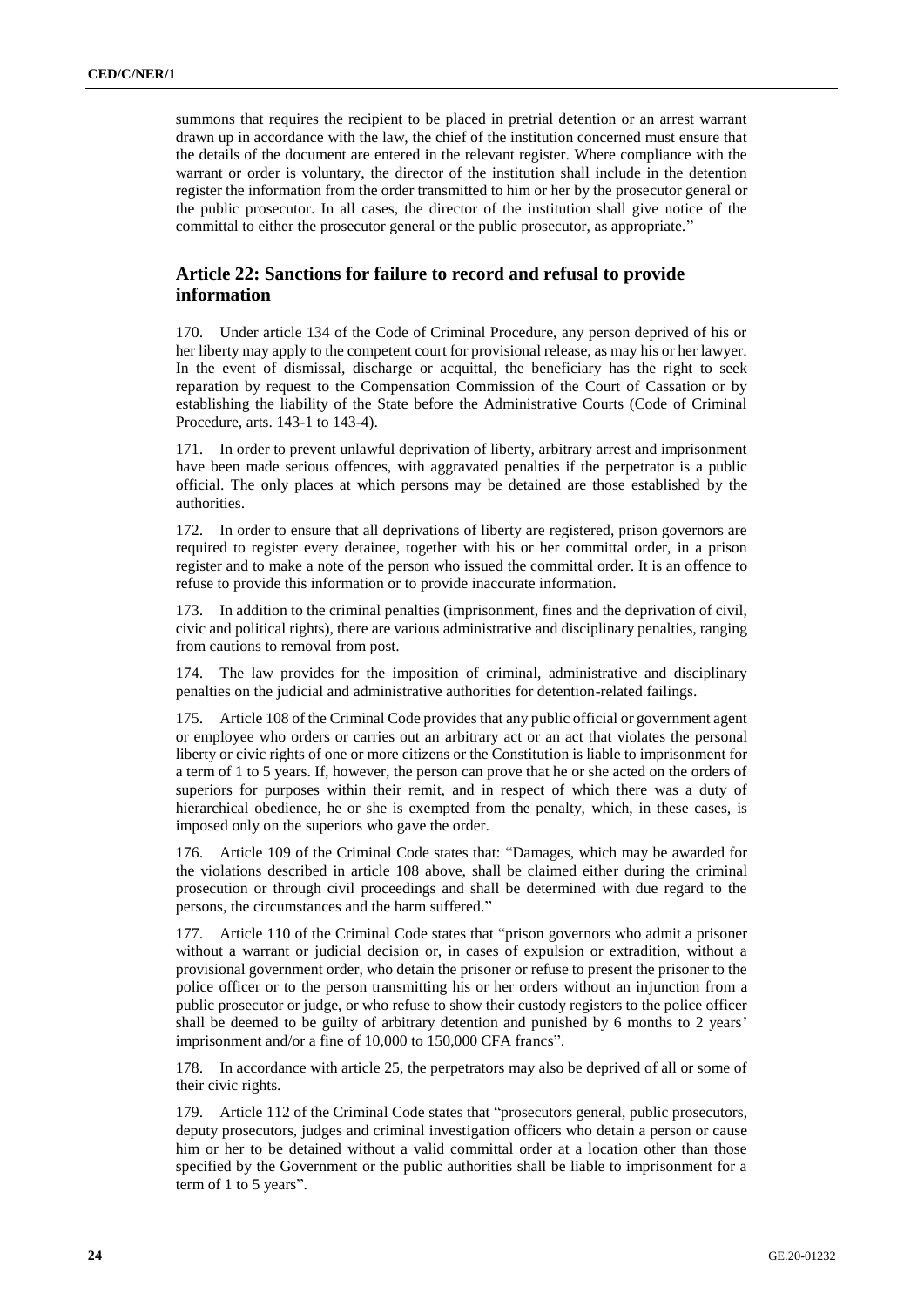180. Lastly, article 113 of the Criminal Code stipulates that "public officials responsible for policing or criminal investigation who refuse or neglect to comply with a legal request to report an unlawful or arbitrary detention, either at a detention facility or elsewhere, and who are not able to prove that they have reported the detention to a higher authority shall be liable to imprisonment for a term of 6 months to 2 years".

#### **Article 23: Training**

181. With regard to the protection and promotion of human rights in prisons, several training courses were organized for prison medical staff and other officials responsible for the custody of detainees in 2015, in Kollo, Tahoua and Zinder, among other places. These training courses are part of a programme to improve and modernize living and detention conditions.

182. Police training makes no specific reference to provisions on enforced disappearance. In practice, however, the ethics course taught at the police academy covers aspects of the prohibition of unlawful detention. The training on preliminary investigation procedures included in criminal procedure classes places an emphasis on the need to respect human dignity and the obligation not to subject a person to deprivation of liberty that removes him or her from the protection of the law.

183. Furthermore, with support from the Danish Human Rights Institute and the Faculty of Economics and Law, a human rights manual and training guide were produced by the Ministry of the Interior for the National Guard, which is responsible for the custody of detainees, in 2006 and 2010, respectively. As a result, in 2016 and 2017, 176 members of the National Guard underwent human rights training.

184. Several training modules on human rights, including the fundamental international treaties, have also been developed for a new training institution, the Judicial Training College of the Niger, which is henceforth in charge of the initial training of judges, registrars and the new staff of the prison administration established under Act No. 2017-09 of 31 March 2017.

185. As part of the partnership between the Ministry of Justice and the Danish Human Rights Institute, a human rights training programme has been developed for the defence and security forces and the judiciary. Human rights training manuals have been published for judges, police officers, members of the National Guard and prison directors. Between 2009 and 2016, 327 judges underwent training on the human rights training manual with a view to improving their application of international treaties.

186. The Ministry of Justice has also organized a series of training courses, working in conjunction with the United Nations Development Programme and the Office of the United Nations High Commissioner for Human Rights. In addition, the International Organization for Migration has trained defence and security force personnel and judges in investigative techniques for use in cases of trafficking in persons and migrant smuggling. Several more training-for-trainers courses have been provided for officers of the National Guard, the police and the gendarmerie, organized both by the Government and by non-governmental organizations.

187. In the training provided for law enforcement officers, emphasis is placed on compliance with Act No. 2002-05 of 8 February 2002 on manifestly unlawful orders, article 1 of which states that no person shall be required to carry out a manifestly unlawful order. Any order given or issued in flagrant violation of existing laws and regulations is considered to be manifestly unlawful. Orders or instructions that prescribe, authorize or encourage enforced disappearance are prohibited. No person who has given or carried out a manifestly unlawful order may invoke the defence of lawful orders in order to avoid criminal and/or civil responsibility.

188. Article 5 of the same Act stipulates that, without prejudice to any administrative and/or disciplinary penalties, the person who gave the order and the person who carried it out will receive penalties for offences under criminal law resulting from the execution of a manifestly illegal order.

189. Article 29 of Decree No. 99-368 of 30 September 1999 on the prison system provides that "wardens shall carry out the orders of the prison governor and the chief warden. Placed under the direct authority of the chief warden, their responsibilities shall include supervising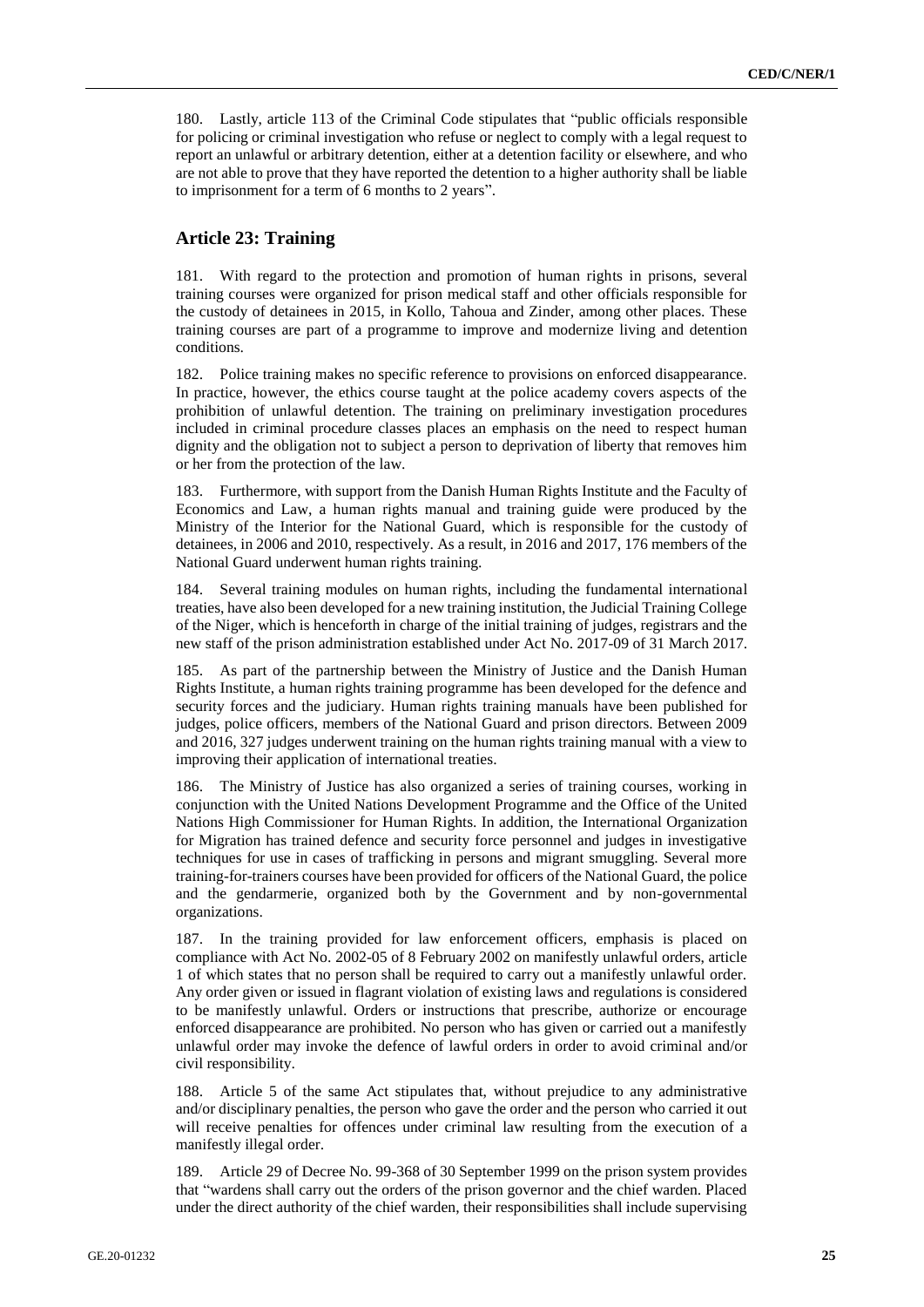detainees, guarding prisons, maintaining order and internal discipline and ensuring that prison labour is performed properly and that all areas of the institution are cleaned. They shall immediately report any violations of regulations and orders received. They shall maintain a record of their daily observations concerning their various tasks."

190. Thus, if they have reason to believe that an enforced disappearance has occurred or is planned, they must bring it to the attention of their superiors, who will immediately notify the police, the gendarmerie or the National Guard and report the disappearance to the administrative and judicial authorities.

#### **Article 24: Rights of victims**

191. A victim is defined as any person who has personally suffered harm as a direct result of the offence (Code of Criminal Procedure, art. 80). This definition includes the disappeared person, his or her beneficiaries and associations specially authorized by law to combat enforced disappearance. There are currently no such associations in the Niger.

192. Beneficiaries and associations are heard during the inquiry. At this stage, victims are not involved in the inquiry. During the court proceedings, however, victims are recognized as parties claiming damages. They are involved in the trial, are consulted by the court whenever it intends to take a judicial decision, and are kept informed when these decisions are taken.

193. Victims have the right to instruct counsel and are informed of the findings of the investigation. The same is true at the trial stage, as noted above, where victims become parties to the case, and their rights are guaranteed by law.

194. The parties are informed of the outcomes of the investigation by the investigating judge (by notice) and the results of the trial by the court bailiffs (by service). In the course of the inquiry, investigation or trial, with a view to honouring the rights of victims, public prosecutors periodically meet victims and their lawyers in order to inform them of the progress made, the reasons for any delays in the proceedings and the possible date of the trial. These are not formal meetings regulated by law, but they have become the norm in highprofile cases that involve several victims and entail several stages (expert opinions, second expert opinions, international cooperation, etc.). Communication is then essential in order to reassure the victims and, often, to ask them to contribute to the proceedings. For example, victims may form associations, make statements that judges may not make, meet political leaders to expedite a request for extradition or the classification of documents, carry out sitins, etc.

195. There is no specific mechanism for dealing with enforced disappearances. However, whenever an offence is committed, an inquiry unit of the criminal investigation police or the intelligence services carries out an inquiry in which the victims participate. Victims are searched for and located. If the remains of the victims are found, they are handled with dignity and either returned to family members or stored until this is possible.

196. There are no protocols in place for handling the mortal remains of disappeared persons and returning them to their families, in accordance with international standards, but it is possible that such protocols might be introduced, including at forensic facilities.

197. There are no mechanisms in place to systematically collect ante-mortem data related to disappeared persons and their relatives and set up DNA databases to identify victims of enforced disappearance, but steps are being taken to set up such a system.

198. There is also no mechanism to store the genetic material of disappeared persons and their relatives, but it is possible that steps will be taken to establish one.

199. Any victim of an offence may take legal action to seek reparation from the perpetrator. If the identity of the perpetrator is unknown, proceedings may be taken against the State if there has been a failing on the part of one of its departments or officials. Special funds have been established for victims of terrorism and trafficking but are not yet operational. There is a specific form of reparation for cases in which the victims are State officials or members of the defence and security forces.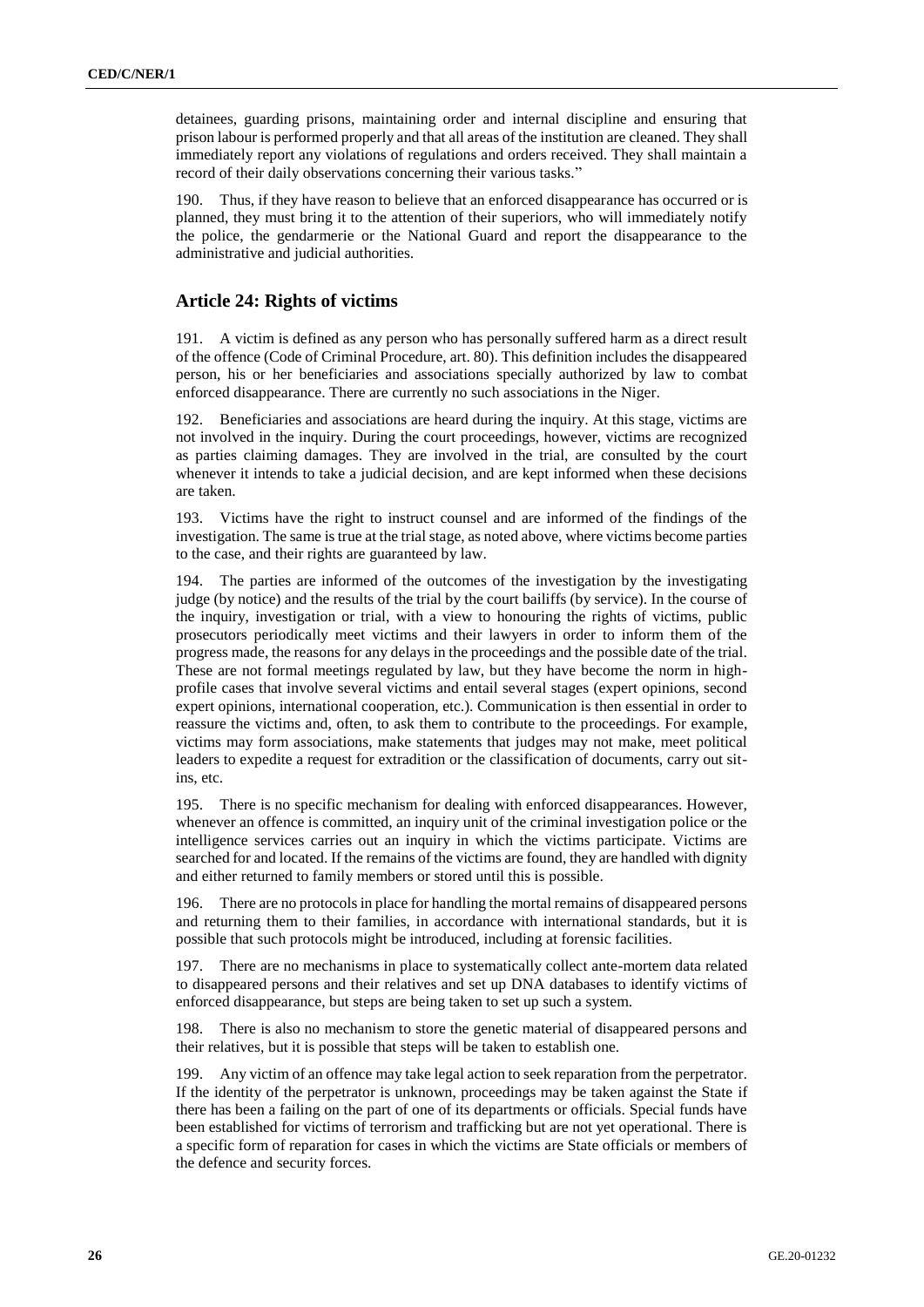200. The principle of reparation entails full compensation, recognition of victim status, reparation for pecuniary and non-pecuniary damage and restitution. The State is attempting to ensure an effective guarantee of non-repetition.

201. There is a civil court procedure for reporting and declaring the disappearance or absence of a person in accordance with the provisions of articles 343 to 370 of the Civil Code.

202. The Constitution and the law establish that citizens are in general free to form associations of any kind, provided that these do not undermine morality or public order. Associations are formed by submitting a simple declaration to the town hall, but they may not commence operations until authorization has been granted by the Ministry of the Interior.

203. Some laws are drafted through a participatory process. Relevant departments and associations are consulted both at the drafting stage (the Reform Commission under the Ministry of Justice and the Technical Committee for the Verification of Legal Texts under the Secretariat General of the Government) and during voting at the commission level of the National Assembly.

204. With regard to social security in the event of a worker's enforced disappearance, his or her children continue to receive family benefits during this period for as long as the employer pays the contributions. At the end of this six-month period, the employer may legally break the employment contract, granting the family of the disappeared person the termination benefits provided for by law. In order to receive a pension, the beneficiaries must submit a death certificate and details of the findings of the family council. These conditions prevent the families of disappeared workers from receiving a pension.

#### **Article 25: Children**

205. There are no reported cases of children being wrongfully removed and subjected to enforced disappearance, children whose parents have been subjected to enforced disappearance or children born during the captivity of a mother subjected to enforced disappearance, and there are no legal provisions specific to such cases.

The Constitution enshrines the protection of the child. Article 21 of the Constitution provides that "marriage and the family constitute the natural and moral basis of the human community. They are placed under the protection of the State. The State and the public authorities have a duty to ensure the physical, mental and psychological health of families, and especially of mothers and children."

207. Article 22 provides that "the State must ensure the elimination of all forms of discrimination against women, girls and persons with disabilities. Public policies in all areas shall ensure that such persons can attain their full potential and participate in national development. In addition, the State shall take measures to combat violence against women and children in public and private life. It shall ensure that they are equally represented in public bodies through the national policy on gender and quotas."

208. The Criminal Code devotes an entire chapter to offences against children and the family (chap. V). The first section of the chapter establishes the offences of abduction, grievous bodily harm against a child aged under 13 years, deprivation of food and care, concealment, passing off or substitution of a child, the concealment of a child's birth, and failure to hand over a child by the person having custody of that child (arts. 248 to 250); failure to declare a birth or hand over a newborn (arts. 251 and 252); abandonment of a child or a person with disabilities (arts. 253 and 254); abduction of a minor (arts. 255 to 258); and the failure to hand over a child whose custody has been decided by the courts (art. 259).

209. Act No. 2014-72 of 20 November 2014 on the jurisdiction, responsibilities and functioning of juvenile courts in the Niger sets out child protection measures in accordance with the Convention on the Rights of the Child.

210. Article 1 of the Act defines a child at risk as "any child whose health, safety or moral well-being are at risk or whose upbringing is severely compromised".

211. Article 37 of the Act sets out the protection measures to be taken in the event that a child is at risk. It provides that: "Where the health, safety or moral well-being of a child are at risk or his or her upbringing are severely compromised, a juvenile judge or juvenile court may, following a social inquiry, order that the minor remain in the environment in which he